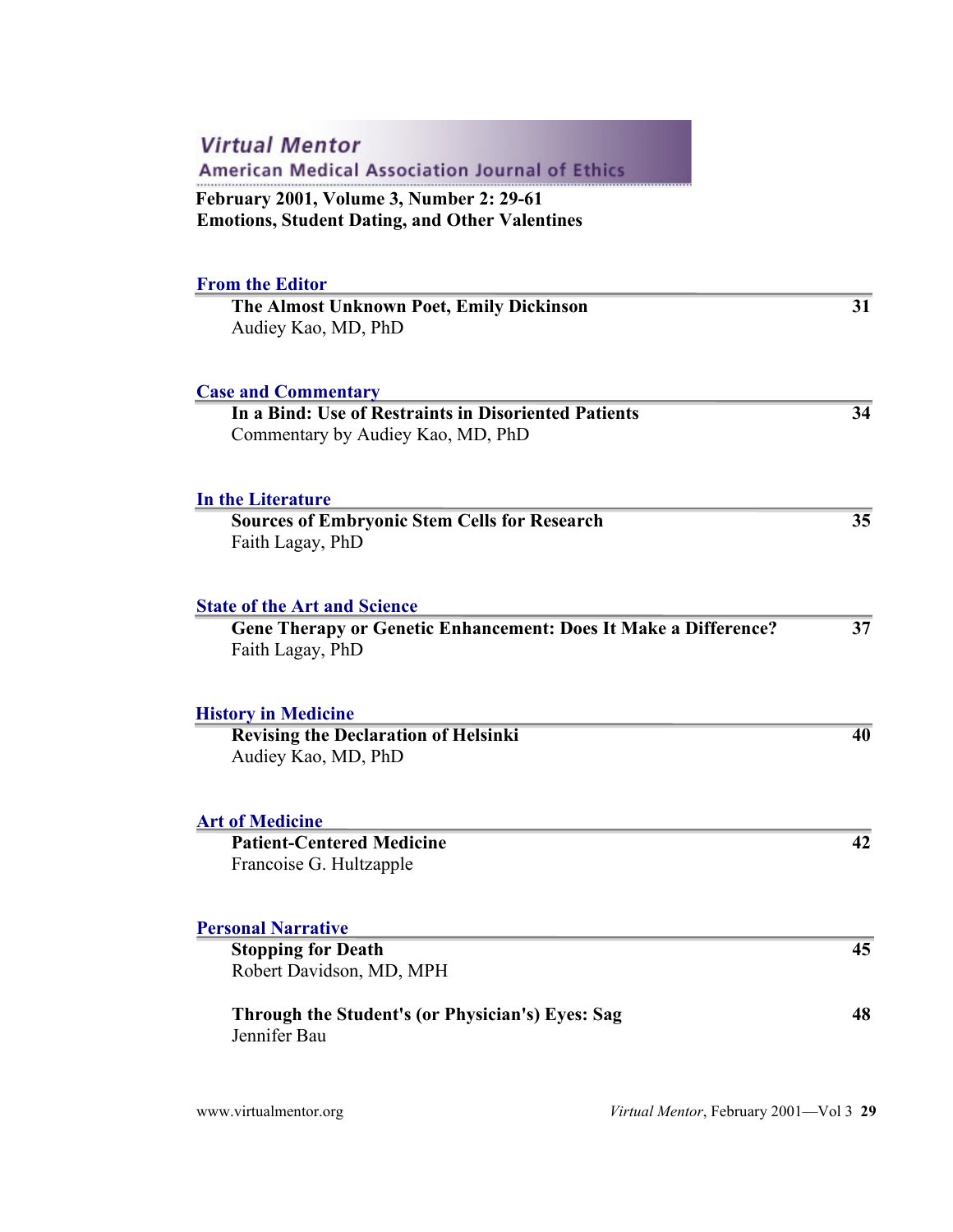**Through the Patient's Eyes: Artist's Statement on Patient-Centered Medicine 51** Francoise G. Hultzapple

#### **Viewpoint**

| <b>Addressing End-of-Life Treatment Conflicts through Improved</b> | 53 |
|--------------------------------------------------------------------|----|
| Communication                                                      |    |
| Audiey Kao, MD, PhD                                                |    |
|                                                                    |    |
| The Long Shadow of Educational Debt                                | 56 |
| Audiey Kao, MD, PhD                                                |    |
| A Doctor Looks at His Profession in Film                           | 57 |
| Kayhan Parsi, JD, PhD                                              |    |
|                                                                    |    |
| <b>Matthew Lukwiya, MD</b>                                         | 60 |
| Audiey Kao, MD, PhD                                                |    |

**Upcoming Issues of** *Virtual Mentor*

March: Telemedicine April: Putting Bioethics in Perspective May: Docs Go Casual June: Disparity in Health Care Delivery

**30** *Virtual Mentor*, February 2001—Vol 3 [www.virtualmentor.org](http://www.virtualmentor.org/)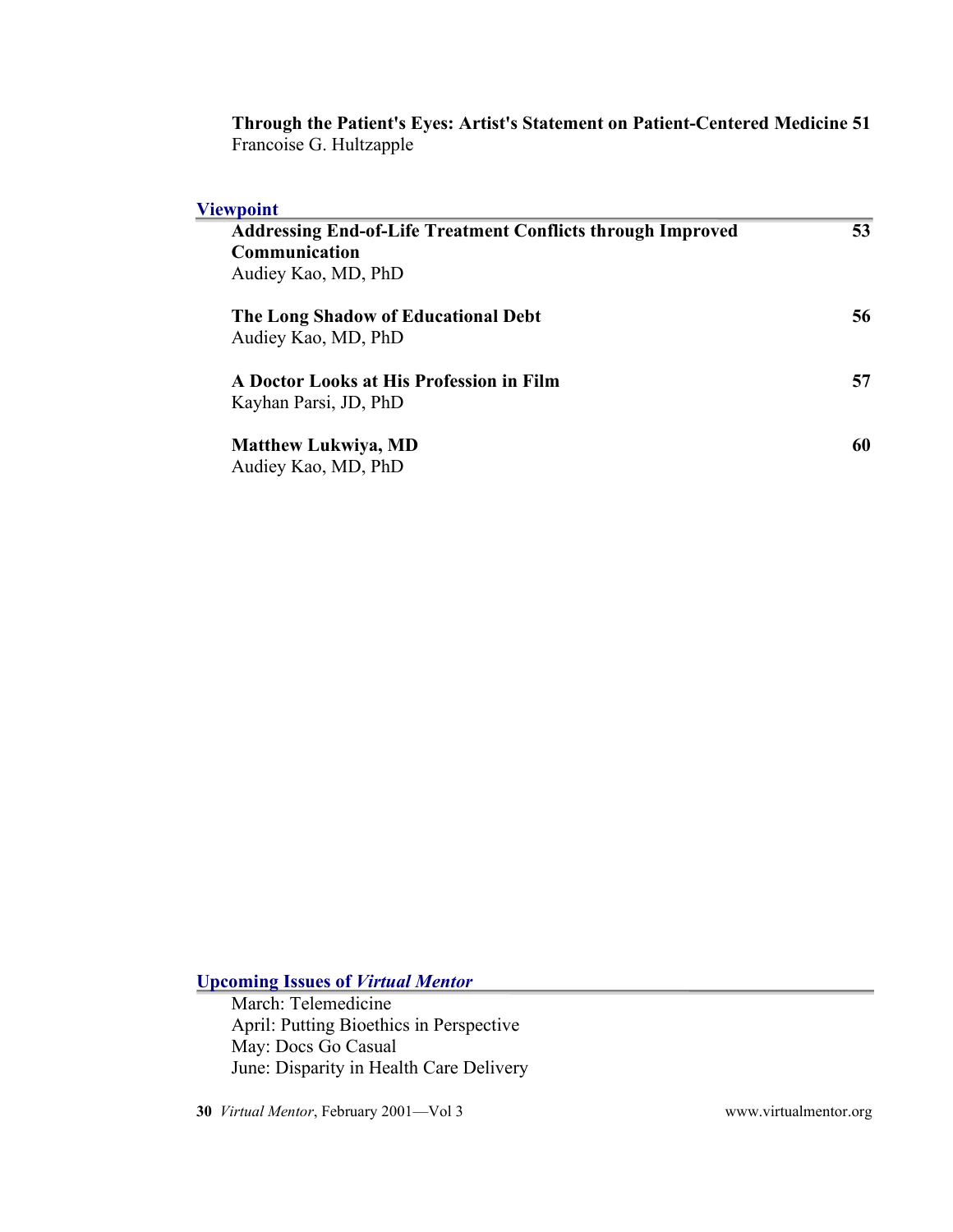American Medical Association Journal of Ethics February 2001, Volume 3, Number 2: 31-33.

#### **FROM THE EDITOR The Almost Unknown Poet, Emily Dickinson** Audiey Kao, MD, PhD

Almost unknown as a poet in her lifetime, Emily Dickinson (1830-1886) is now recognized as one of our greatest. According to biographer George Whicher, Dickinson was the "only American poet of her century who treated the great lyric theme of love with entire candor and sincerity." Although she wrote eloquently and passionately about affairs of the heart, Dickinson never married, and after age 30 she almost never saw anyone outside of her immediate family. Some believe this seclusion was her response to the patriarchal literary establishment of her time, which limited female writers to domestic and domesticated topics. Others believe that her withdrawal gave her both the space and time to write by freeing her from woman's duties. Few of her writings were published during her lifetime, and it was only after her death that 1700 poems were discovered.

For modern scholars and readers, Dickinson's poems are engaging and lyrical, but they can also be downright incomprehensible. Helping verbs and connecting words are routinely dropped, and pronouns sometimes refer to words that do not appear in the poem. Within these poetic puzzles, Dickinson's metrical mastery of English hymns results in words and sentences that are more like melodies when spoken.

*Love is anterior to life, Posterior to death, Initial of creation, and The exponent of breath.*

The complexities of Dickinson's poems reflect the nature of the emotions and feelings that were the subjects of her life's work. Romantic love, unconditional compassion, pure empathy, and their respective antithesis often defy rationalization, let alone full understanding of its crescendo ebbs and trickling flows. According to many scholars, Dickinson was a master in capturing the pure essence of emotions- to her, love exists before ("is anterior to") life and exists after ("is posterior to") death. But, we might want to ask Dickinson, can love really exist unaltered by the experiences of life?

Many if not nearly all of us become more cynical and jaded as we get older, and our capacity to love and show compassion diminishes over time and experience. In medicine, our ability to show compassion and empathy towards those in need also changes and matures throughout our professional careers. In some respects, this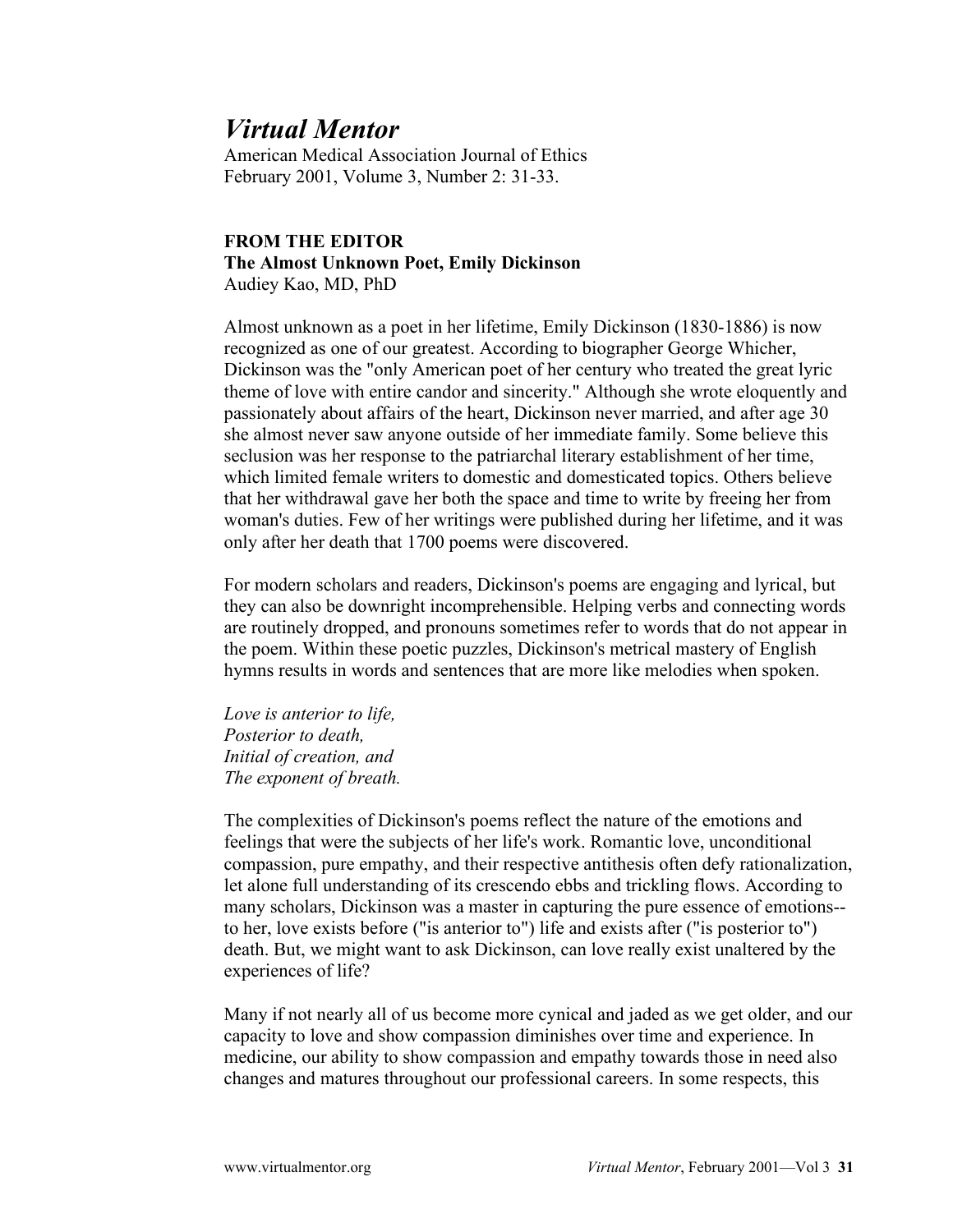maturation provides us with necessary protection against heartache, but unfortunately, this maturation often goes too far. What can be done to prevent and treat this ailment of the heart?

As we know, heart disease is the leading cause of death in the United States with more than a million heart attacks reported each year. Risk factors for the hardening of arteries that contribute to heart attacks include hypertension, diabetes, obesity, hyperlipidemia, and a family history of heart disease. Thus, could hardening of the arteries contribute to hardening of our compassion and empathy over time? Of course not; the cure for this heart ailment is not aspirin or an ACE inhibitor. But just as there are risk factors and remedies for heart attacks, so there are for this ailment. For physicians, one of these risk factors is the increasing level of professional dissatisfaction and stress that they experience. Common sense tells us that it is more difficult to show love and compassion if one is constantly stressed, burned out, and angry. In some cases, painting a face on a volleyball and giving it a name may be a coping strategy. However in medicine, the remedies for professional stress and burnout are not that simple.

In our mission to promote the ethical and professional development of the next generation of physicians, we have so far focused primarily on providing our readers with content and resources to achieve the former--ethical development. Throughout the rest of this year, we will introduce professional development initiatives, providing practical coping and communication skills to help students and physicians better address the stress of medical training and practice. Furthermore, we will be inviting those who are interested in advising and counseling students, residents, and new physicians to volunteer as mentors.

We expect that, as new content designed to promote the professional development of physicians is introduced, there will be cynics and skeptics out there who question and challenge the utility of our efforts. But only through frank and construct feedback from our readers, can we hope to better develop remedies to address "hardening of the arteries." If Emily Dickinson had it right,

*Hope is the thing with feathers That perches in the soul, And sings the tune without the words, And never stops at all,*

*And sweetest in the gale is heard; And sore must be the storm That could abash the little bird That kept so many warm.*

*I've heard it in the chillest land And on the strangest sea; Yet, never, in extremity,*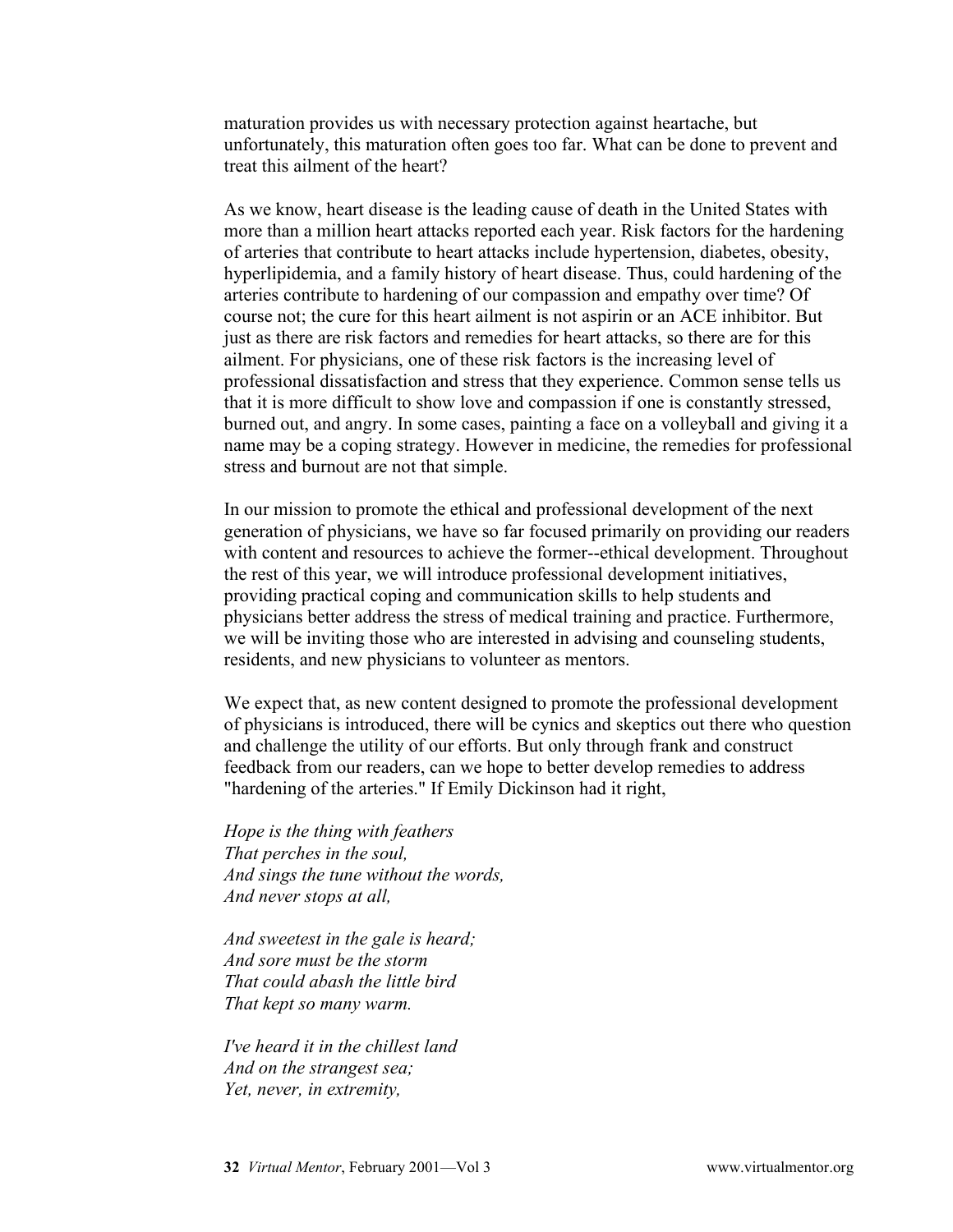#### *It asked a crumb of me.*

We hope that, in the coming months and issues of Virtual Mentor, our efforts will challenge the assumptions of our skeptics, that their responses will challenge our biases, and that interested physicians will agree to serve as volunteer online mentors. In a spirit of hope ("the thing with feathers") we trust that our call to action will play some part in promoting the professional development of the next generation of physicians.

Audiey Kao, MD, PhD is editor in chief of *Virtual Mentor*.

*The viewpoints expressed on this site are those of the authors and do not necessarily reflect the views and policies of the AMA.*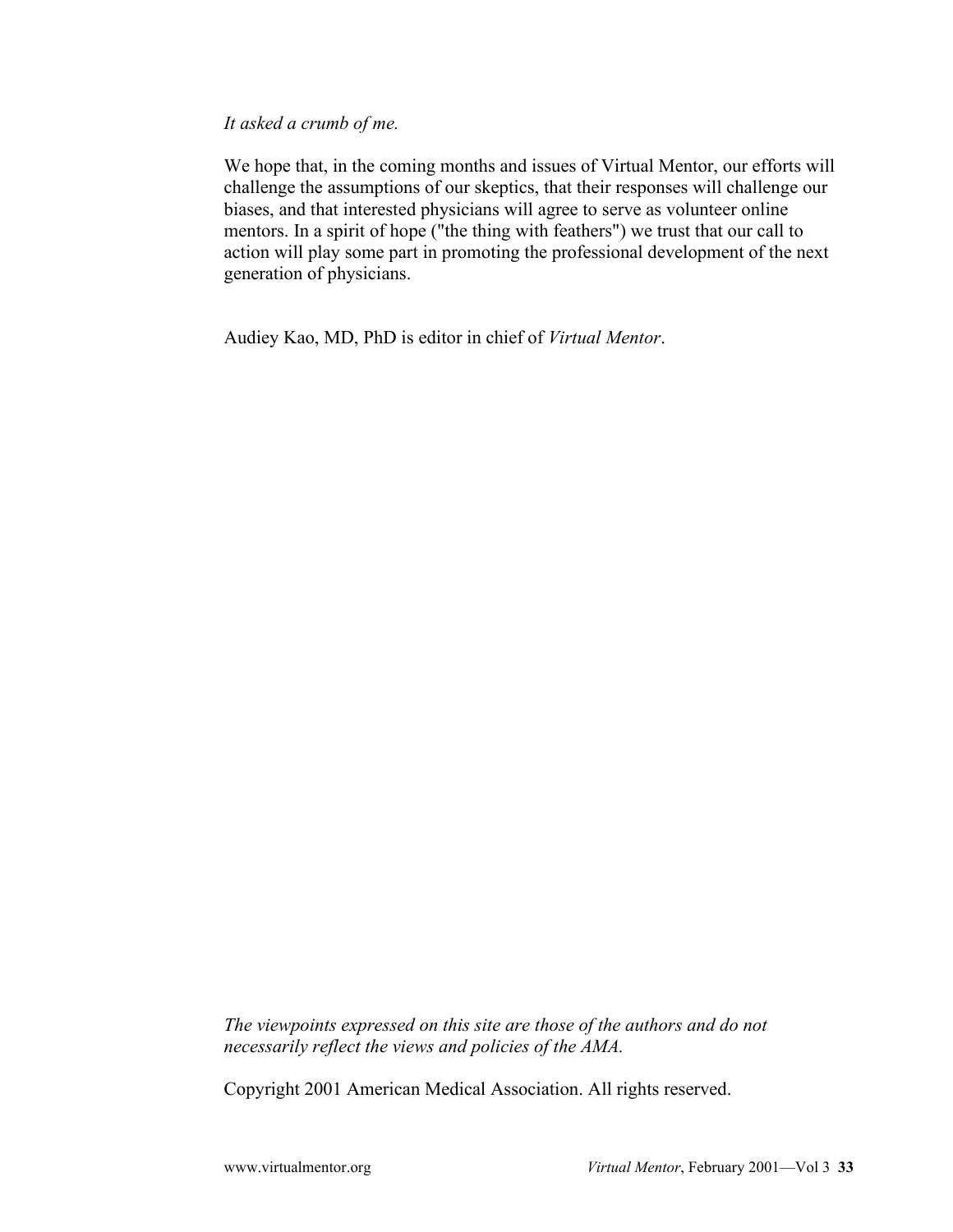American Medical Association Journal of Ethics February 2001, Volume 3, Number 2: 34.

#### **CASE AND COMMENTARY In a Bind: Use of Restraints in Disoriented Patients** Commentary by Audiey Kao, MD, PhD

#### **Case**

Mrs. A is an 83-year-old patient hospitalized for a bowel resection for colon cancer. Her medical history includes a stroke that makes her gait unsteady and has already caused a fall which resulted in a broken hip. During the day Mrs. A is alert and oriented and enjoys the company of her family members. But at night, she "sundowns," becoming disoriented and confused and occasionally even combative with staff. During one of her disoriented episodes,

Mrs. A. wants to leave her room to buy some nachos, believing she's at a baseball game. Because of her unwillingness to stay in bed, the staff is concerned about her well-being. Her nurse believes that some kind of restraint is needed. The attending physician agrees and orders a restraint vest that wraps around Mrs. A's chest. Mrs. A does not want to be placed in the vest. The nurse's aide tells Mrs. A that the vest is actually a sweater to keep her warm and comfortable. She finally agrees to wear the vest. Most nights a family member is with her, but this night she is alone. The family learns the next day about the use of the restraint and is concerned about not being informed.

### **Questions for Discussion**

- 1. Was Mrs. A's autonomy violated when she was placed in a vest?
- 2. Should the family have been notified before Mrs. A was placed in a restraint?
- 3. What do you think of the aide's use of deception to gain Mrs. A's consent?

See what the AMA *Code of Medical Ethics* says about this topic in Opinion 8.17 Use of restraints. American Medical Association. *Code of Medical Ethics* 1998-1999 Edition. Chicago, IL: American Medical Association; 1998.

Audiey Kao, MD, PhD is editor in chief of *Virtual Mentor*.

*The people and events in this case are fictional. Resemblance to real events or to names of people, living or dead, is entirely coincidental. The viewpoints expressed on this site are those of the authors and do not necessarily reflect the views and policies of the AMA.*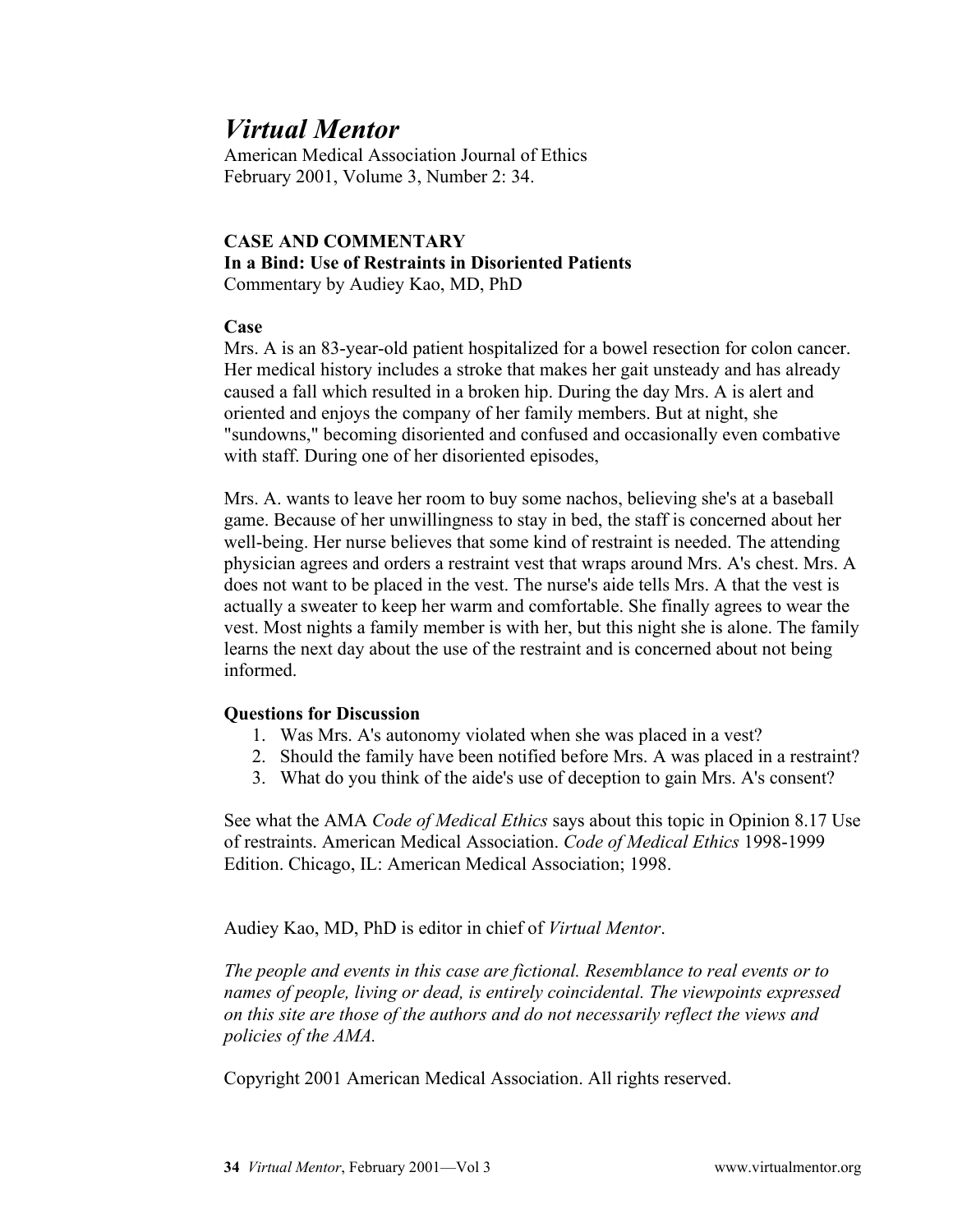American Medical Association Journal of Ethics February 2001, Volume 3, Number 2: 35-36.

### **IN THE LITERATURE Sources of Embryonic Stem Cells for Research** Faith Lagay, PhD

#### **Juengst E, Fossel M. The ethics of embryonic stem cells: now and forever, cells without end.** *JAMA***. 2000;284(24):3180-3184.**

Certain cells in the early embryo (blastocyst stage) are pluripotent; they have the ability to form almost any somatic cell in the human body. These embryonic stem cells are highly prized by researchers who envision being able to "guide" the stem cells to differentiate into specialized types of body tissue such as muscle, nerve, and blood and thus become replacements for diseased or dysfunctional body tissue [1].

Stem cells are now being collected from human embryos. In most cases, the embryos that are used have been aborted or left over from in vitro fertilization procedures. Although not technically feasible at this time, researchers expect that it is possible to clone stem cells from a patient's own somatic cells. If they could do so, and grow replacement tissue, that tissue would be compatible with the patient's own tissue and would not be rejected. Here's how the process would work. The nucleus of a patent's somatic cells would be placed into an enucleated human ovum, technically creating an embryo. Stem cells would then be collected from the embryo at the blastocyst stage, and the remainder of the embryo, dissolved. The procedure, termed "therapeutic cloning," would provide genetically compatible stem cells and, eventually, genetically compatible tissue or organs for transplant back into the patient.

In ["The Ethics of Embryonic Stem Cells: Now and Forever, Cells Without End,](https://jamanetwork.com/journals/jama/fullarticle/193395)" the authors consider technical, ethical, and social policy issues associated with therapeutic cloning. They argue that embryonic stem cell research has great potential, but that it also raises profound questions about respect for human life, the moral status of embryos, and policies for public funding. (Others have examined the ethical validity of therapeutic cloning for producing tissue for transplantation.) Simply banning embryonic research will not allow society to circumvent these ethical issues. As the authors point out, there is a moral cost to be paid for not conducting research on human embryonic stem cells. Presently, many patients die because of organ rejection and a lack of transplantable organs. Many others suffer the anguish of Alzheimer's or Parkinson's disease that tissue grown from stem cells could ameliorate. Research on human embryonic stem cells could eventually change this. (See AMA opinions on fetal research: Opinion 2.10, Opinion 2.161, and on human cloning 2.147.)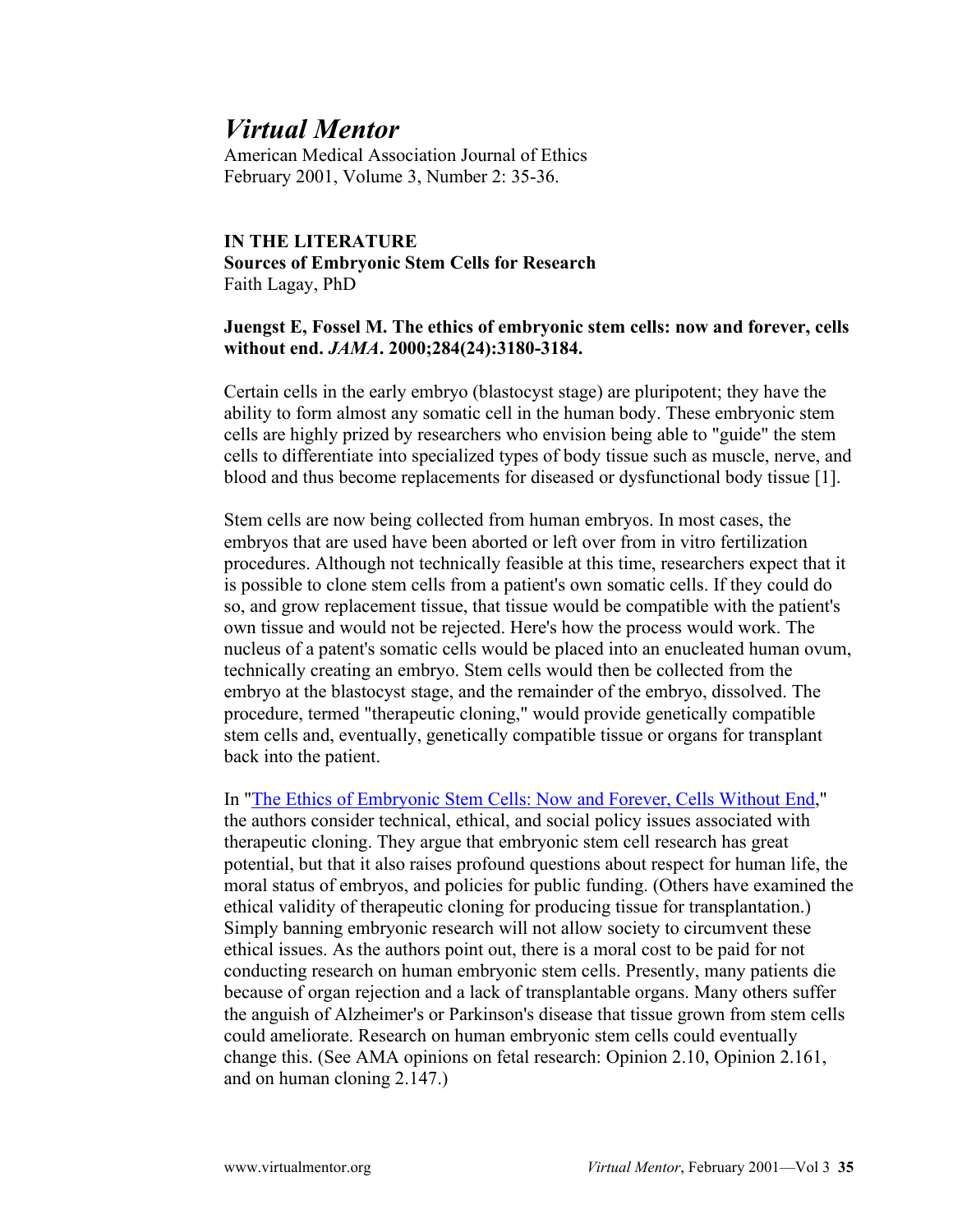### **Questions for Discussion**

- 1. Do you think that research on human embryonic stem cells collected from aborted embryos or embryos created in vitro is ethical? Should research on these human embryonic stem cells be federally funded?
- 2. Should embryos be created (therapeutic cloning) as a source of stem cells for research? Should creation of stem cells in this way be federally funded?
- 3. Does therapeutic cloning show less respect for human life than engendering a child (as has been done) to provide bone marrow for the child-to-be's sibling who has leukemia?

### **References**

1. Lanza RP, Caplan AL, Silver LM, Cibelli JB, West MD, Green RM. The Ethical Validity of Using Nuclear Transfer in Human Transplantation. *JAMA*. 2000;284(24):3175-3179.

Faith Lagay, PhD is managing editor in of *Virtual Mentor.*

*The viewpoints expressed on this site are those of the authors and do not necessarily reflect the views and policies of the AMA.*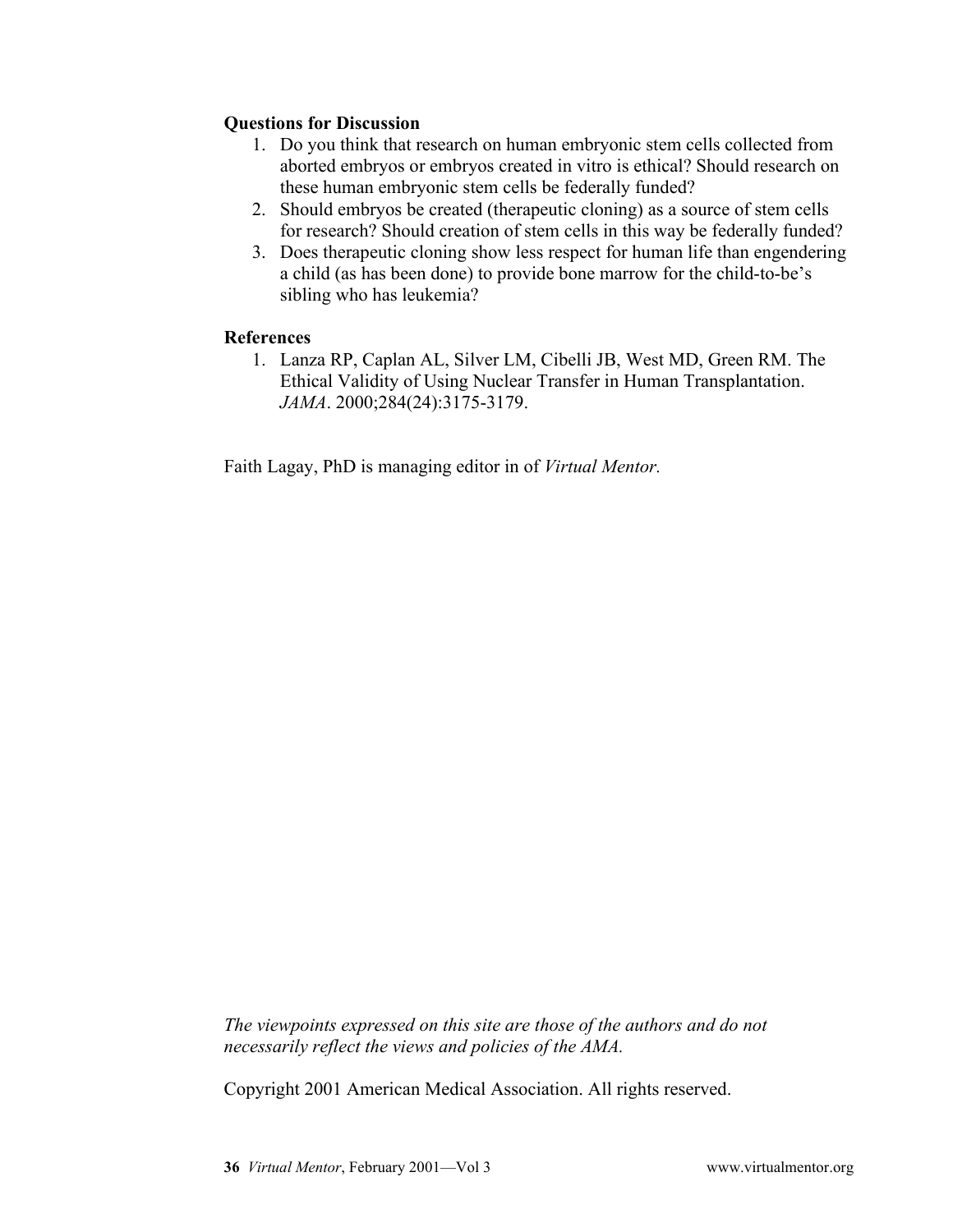American Medical Association Journal of Ethics February 2001, Volume 3, Number 2: 37-39.

### **STATE OF THE ART AND SCIENCE Gene Therapy or Genetic Enhancement: Does It Make a Difference?** Faith Lagay, PhD

Asked whether genetically altering an embryo to improve the musical talent of the child-to-be is a treatment goal of medicine and, as such, should be reimbursed by health plans, most people immediately answer, "no." But suppose the human embryo (or parental gametes) could be genetically altered so that the resulting child's immune system resisted common cold and flu viruses. Would that be medical treatment? Technically, no. Should the immune system alteration whatever it is called—be offered to everyone? Should health plans pay for it? Some would answer, "yes," and some, "no."

The point is, it's easy to recognize that extreme cases of enhancement fall outside the goals of medical treatment; not so easy to decide borderline cases like that of immune system fortification. And like so many of the questions genetic information and technology are raising, the therapy-enhancement question is neither a new one nor one that is limited to the domain of genetics. The same fuzziness has long existed between treatment and enhancement in plastic surgery and psychiatry, to name just two specialties. Developments in psychopharmacology such as personality, performance, and attention enhancers sorely test category boundaries.

#### **Therapy**

A widely accepted working definition of medical "therapy" comes from Norman Daniels' formulation of the standard medical model. In the standard medical model, "therapy" is an intervention designed to maintain or restore bodily organization and functioning to states that are typical for one's species, age, and sex. According to Daniels, society has a duty to provide "treatment" only for medical need defined as departure from normal organization and functioning.

#### **Enhancement**

Enhancement, on the other hand, is alteration to improve upon normal organization, appearance, health, and functioning. Taking of anabolic steroids, undergoing certain forms of rhinoplasty, and altering one's gametes to imbue one's offspring with greater than average musical talent represent attempts at enhancement.

#### **Prevention**

Perhaps the immune system example with which this article began fits best into the category of prevention—like immunization itself. Prevention has sanction as a medical intervention because it helps achieve the medical goals of maintaining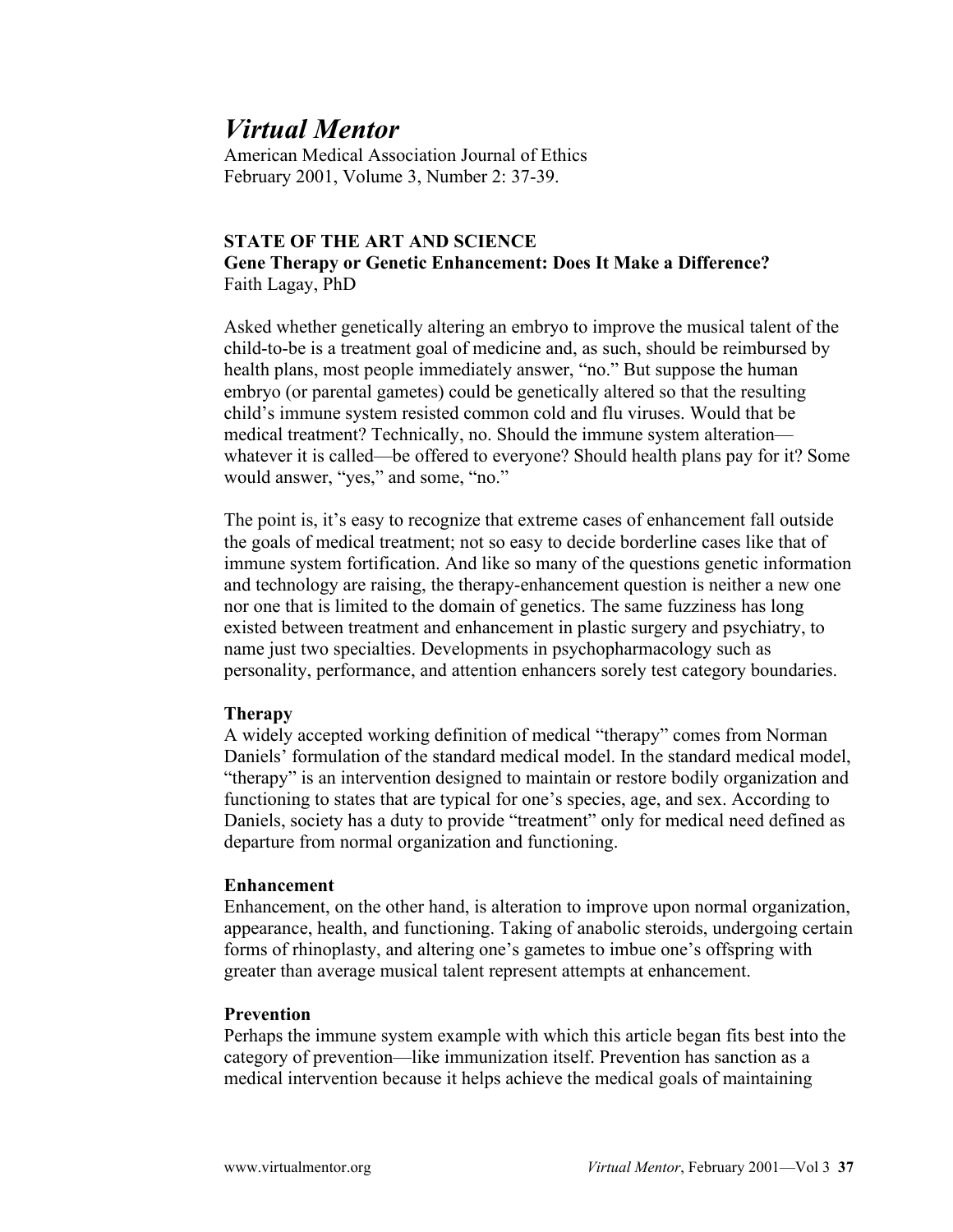health and obviating a later need for treatment. It is important to remember in germline genetic intervention, however, that what is being prevented is not a mere disease or symptom, not even merely the existence of a species-normal immune system (which might be prevented, for example, by gamma globulin injections, vitamin C or achinecia). What is being prevented is the existence of a human being who has a normal immune system, a human being with a certain genotype. Preventing certain genotypes from coming into existence does not fall within the traditional medical goals of prevention. The concept of genetic prevention calls for new thinking.

#### **Remediation**

There is a 4th possibility along the gene therapy-genetic enhancement continuum. Suppose an embryo's genome revealed that the child-to-be would have lower than species-normal cognitive ability or violently aggressive behavior. Molecular science knows little about the genetic components of cognitive ability and behavior at this time, but suppose, in future, genetic engineering could bring aggression or cognitive ability within normal limits. The intervention would not help maintain or restore physical health and functioning; it would not prevent illness, and would not enhance ability beyond levels that are species-normal. LeRoy Walters and Julie Gage Palmer have categorized this hypothetical intervention in cognitive ability and character traits as remediation.

#### **Does It Matter Whether Genetic Intervention Is Therapy, Prevention, Remediation, or Enhancement?**

What does it matter whether a genetic intervention is called therapy, prevention, remediation, or enhancement? First, there is the obvious matter of equal access to the intervention. How an intervention is categorized largely determines how accessible it is to all who wish to use it. Looking into the future of germline genetic interventions, those that are labeled therapy, prevention, or remediation stand a far better chance of being available to people who cannot pay for them out-of-pocket. If an intervention is categorized as an enhancement, it will probably not be thought to satisfy the therapeutic goals of medicine and, hence, will not be a reimbursable service. Under such conditions, termed "genobility" by 2 bioethicists, the rich will not only have more money than the rest of us, they'll be taller, smarter, and better looking, too.

There is an individual therapy-enhancement matter that each physician will decide for himself and herself, and the question is not limited to genetics. Each individual physician must interpret the goals of medicine and the appropriate use of his or her education and skills in fulfilling those goals. A physician may decide not to use her skill and professional status to prescribe ritalin for normal, healthy college students; another physician, not to manipulate embryos to produce super stars in athletics or the entertainment field. Either of these physician may, on the other hand, decide to prescribe growth hormone for a young boy who does not have growth hormone deficiency, but whose parents are both short and whose adult height will place him well below normal range for his sex.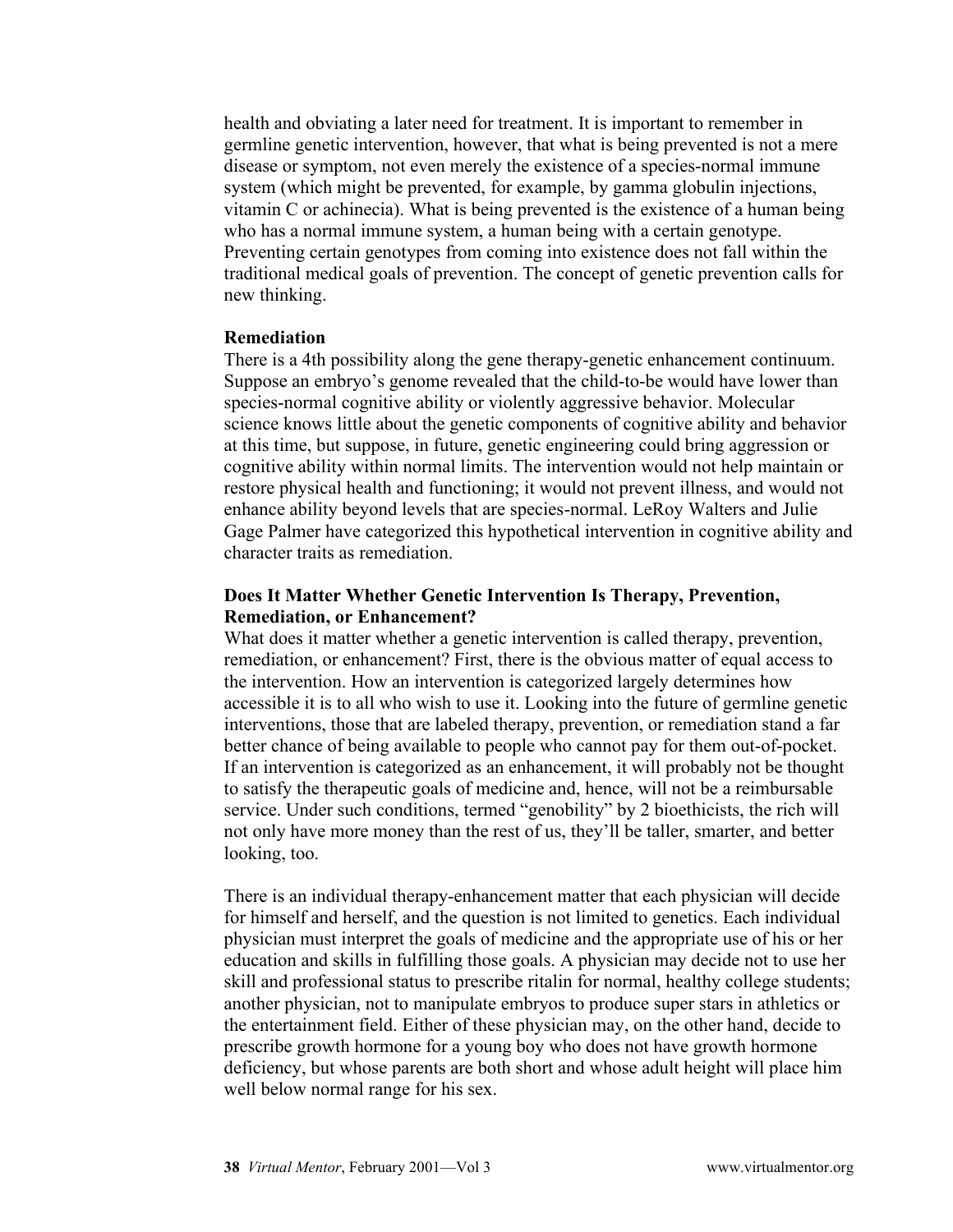Many factors enter into the decision. Is there meaning in striving to make the most of what nature or God has given us? Do we cheat ourselves or others when we attempt to short-circuit the normal course of learning, say, or the discipline needed to excel in sport or in music? Do parents do a better job of parenting a made-toorder child? Is that what parenting is about? Is there possible harm in curtailing diversity? in systematically preventing certain genotypes from coming into existence? To what extent do we, as physicians, help people by giving them what they ask for when what they ask for is unrelated to physical, mental, or emotional health?

Some may shrug their shoulders at such weighty questions and say, "What difference does it make whether I provide services that stretch professional or ethical boundaries? If I don't do it someone else will." But therein lies the ethical boundary that must not be crossed: the boundary that separates exercise of professional judgment and integrity from shirking of responsibility. Every physician has entered into a covenant with society to apply his or her skills and judgment in the patient's best interest. The bright ethical line in the debate over therapy versus enhancement separates acting in the patient's best interest from abdicating the responsibility to determine, with the patient, what constitutes "best interest" in a given case. If the physician and patient disagree, the physician must act as professional ethics and the profession's covenant with society direct.

The specific issues are philosophical questions about which thinking people disagree. They underlie simple actions (Do I write that script?) and monumental ones (Do I participate in altering the genome of a child-to-be?). Professional judgment and integrity form the ethical framework for deliberating them.

#### **References**

- 1. Daniels N. *The Human Genome Project and the distribution of scarce medical resources*. In Murray TH, Rothstein, MA and Murray RF, eds. *The Human Genome Project and the Future of Health Care*. Indianapolis, Indiana: Indiana University Press; 1996:187-194.
- 2. Walters L, Palmer JG. *The Ethics of Human Gene Therapy*. New York: Oxford University Press, 1997:121-133.
- 3. Mehlman MJ, Botkin J. *Access to the Genome: The Challenge to Equality*. Washington, DC: Georgetown University Press, 1998: 98.

Faith Lagay, PhD is managing editor of *Virtual Mentor*.

*The viewpoints expressed on this site are those of the authors and do not necessarily reflect the views and policies of the AMA.*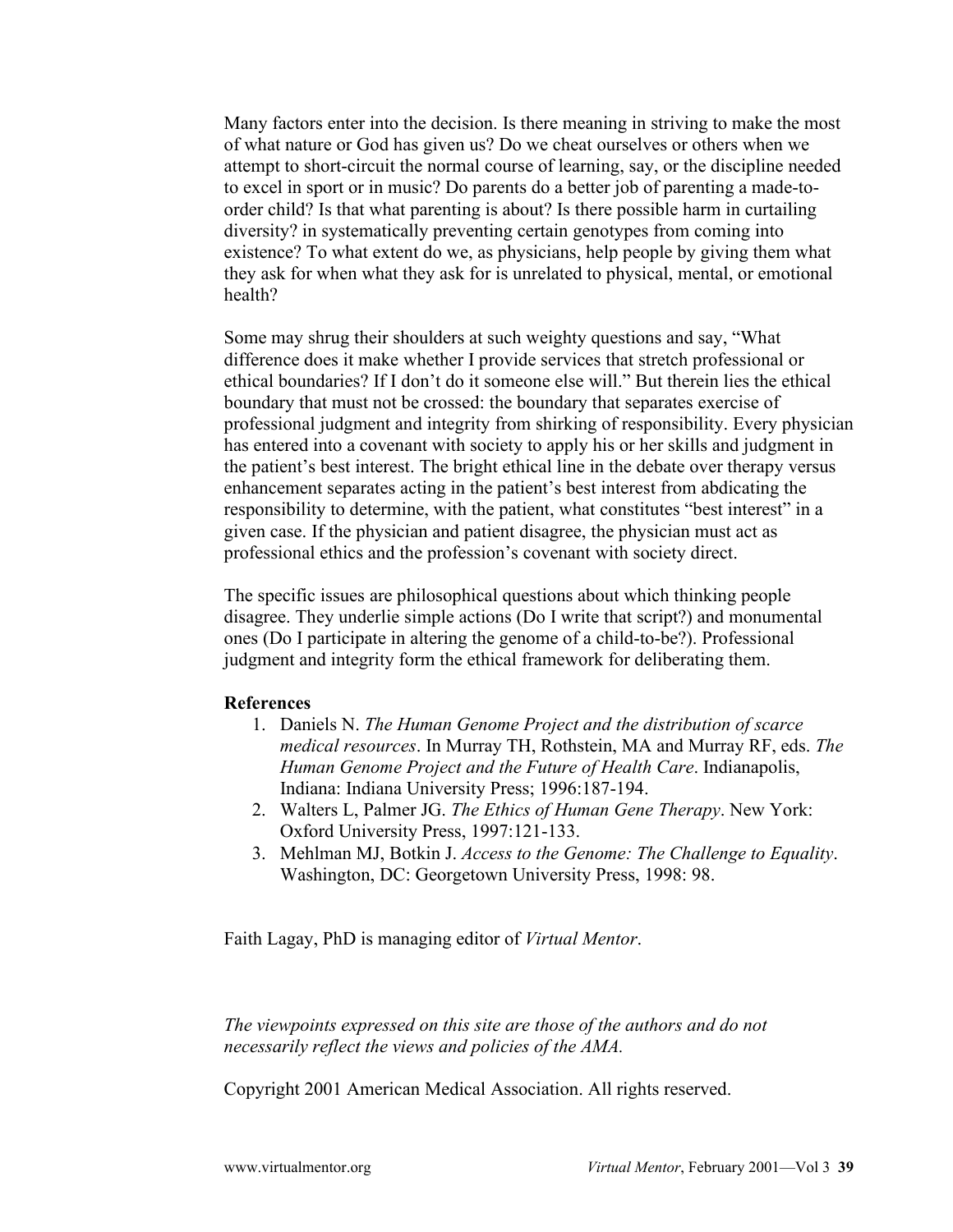American Medical Association Journal of Ethics February 2001, Volume 3, Number 2: 40-41.

#### **HISTORY OF MEDICINE Revising the Declaration of Helsinki** Audiey Kao, MD, PhD

The Declaration of Helsinki emerged in the aftermath of World War II as one of the guidelines of biomedical ethical conduct. The Nuremberg Code had been formulated as a response to the judicial condemnation of the acts of Nazi physicians, and did not specifically address human subject research in the context of the patient-physician relationship. In 1964, the World Medical Association adopted the Helsinki Declaration as a response to concerns regarding research on patient populations. The primary purpose of the accord was to assert the interests of the individual patient before those of society.

In October 2000, at the 52nd World Medical Association General Assembly in Edinburgh, Scotland, the Declaration of Helsinki underwent a controversial revision, unleashing a firestorm of criticism from many researchers, drug companies, and bioethicists who claim that the new recommendations unnecessarily restrict and impede biomedical research on human subjects. Proponents of the changes claim that it protects patients by eliminating unethical research where the populations, such as those in developing nations, are most vulnerable.

At the heart of the controversy is paragraph 29 of the [Helsinki Declaration,](http://www.wma.net/e/policy/b3.htm) which states that "the benefits, risks, burdens, and effectiveness of a new method should be tested against those of the best current prophylactic, diagnostic, and therapeutic methods. This does not exclude the use of placebo, or no treatment, in studies where no proven prophylactic, diagnostic or therapeutic method exists." In essence, the paragraph forbids the use of placebos as a control treatment in research studies unless no other proven treatment exists.

This language was adopted in order to curtail research trials in developing nations where the best care available to the local populations may fall far short of that in the industrialized world. Paragraph 29 is an attempt to set a universal standard of care for all patients, regardless of their geographic, political, or economic circumstances. Critics of this standard argue however, that it is necessary to recognize that developing countries cannot afford the same level of health care available in industrialized countries. Therefore, research trials, even those conducted with placebos in place of established therapies, are ethically permissible because they leave the patient population no worse off than before the research began. Advocates of the standard however, state that the reasoning of "better something than nothing"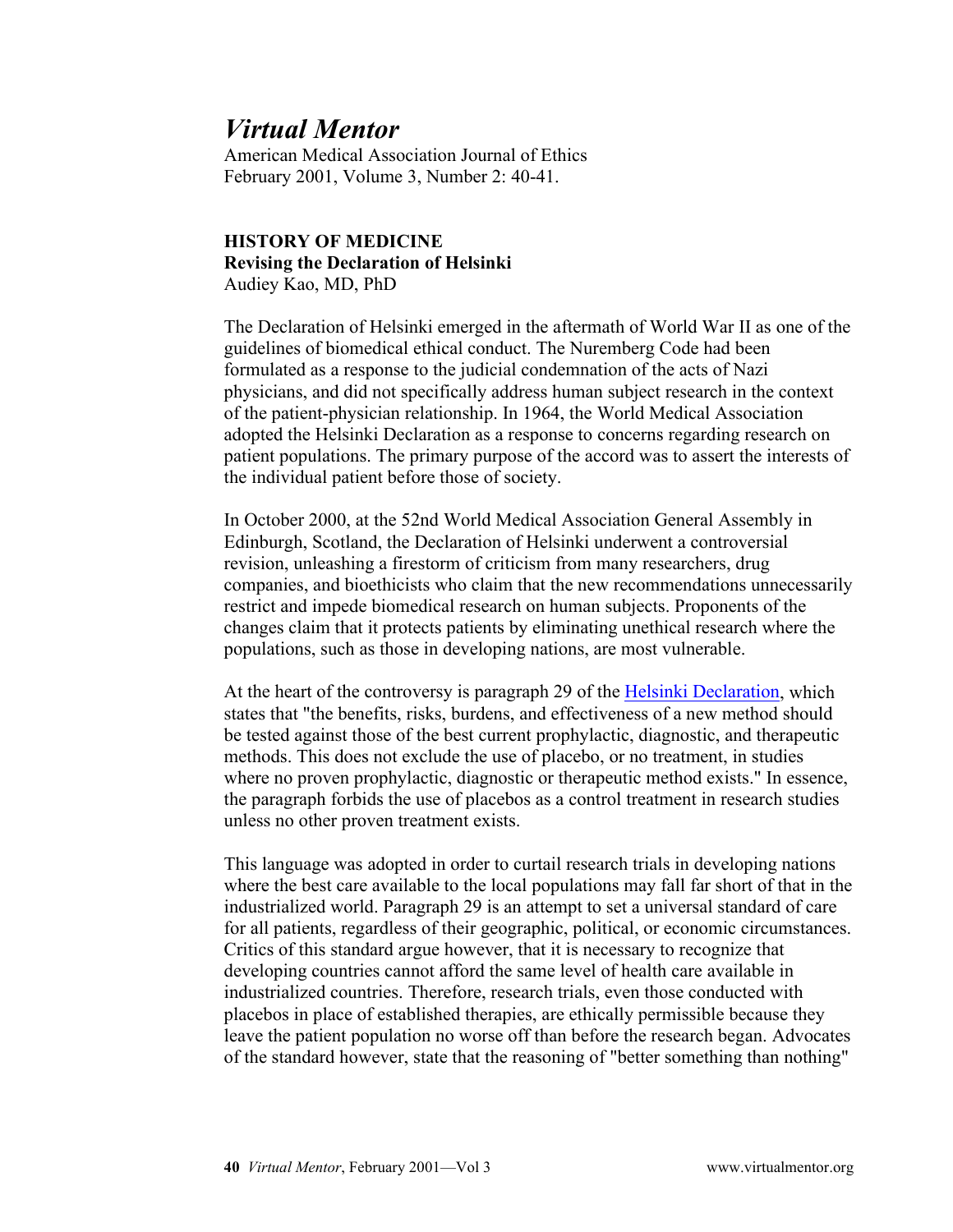basically puts the interests of society before the interest of the individual research subject, a fundamental breach in the purpose of the Helsinki Declaration.

This most recent revision in the Declaration (the document was previously revised in 1975, 1983, 1989, and 1996) is aimed at making the document relevant to today's field of medical research. As medicine becomes ever more global in its reach, the controversy regarding local or universal standards of care will continue to challenge both the interests of society and the interests of the individual patients [1-6].

#### **References**

- 1. McGinn PR, "In Painstaking Process of Revising WMA's Declaration of Helsinki, Every Word Counts," AMNews, January 8, 2001.
- 2. Vastag B. Helsinki discord? A controversial declaration. *JAMA*. 2000;284(23):2983-2985.
- 3. McGinn PR, "World Medical Association Adopts New Research Standards that Puts Patients First," AMNews, December 18, 2000.
- 4. Christie B. Doctors revise declaration of Helskinki. *BMJ*. 2000;321(7266):913.
- 5. Rothman KJ, Michels KB, Baum M. Declaration of Helsinki should be strengthened. *BMJ*. 2000;321(7258):442-445.
- 6. Woodman R. Storm rages over revisions to Helsinki Declaration. *BMJ*. 1999;319(7211):660.
- 7. Nuremberg doctor's trial: declaration of Helsinki. *Br Med J*. 1996;313:1448-1449.

Audiey Kao, MD, PhD is editor in chief of *Virtual Mentor*.

*The viewpoints expressed on this site are those of the authors and do not necessarily reflect the views and policies of the AMA.*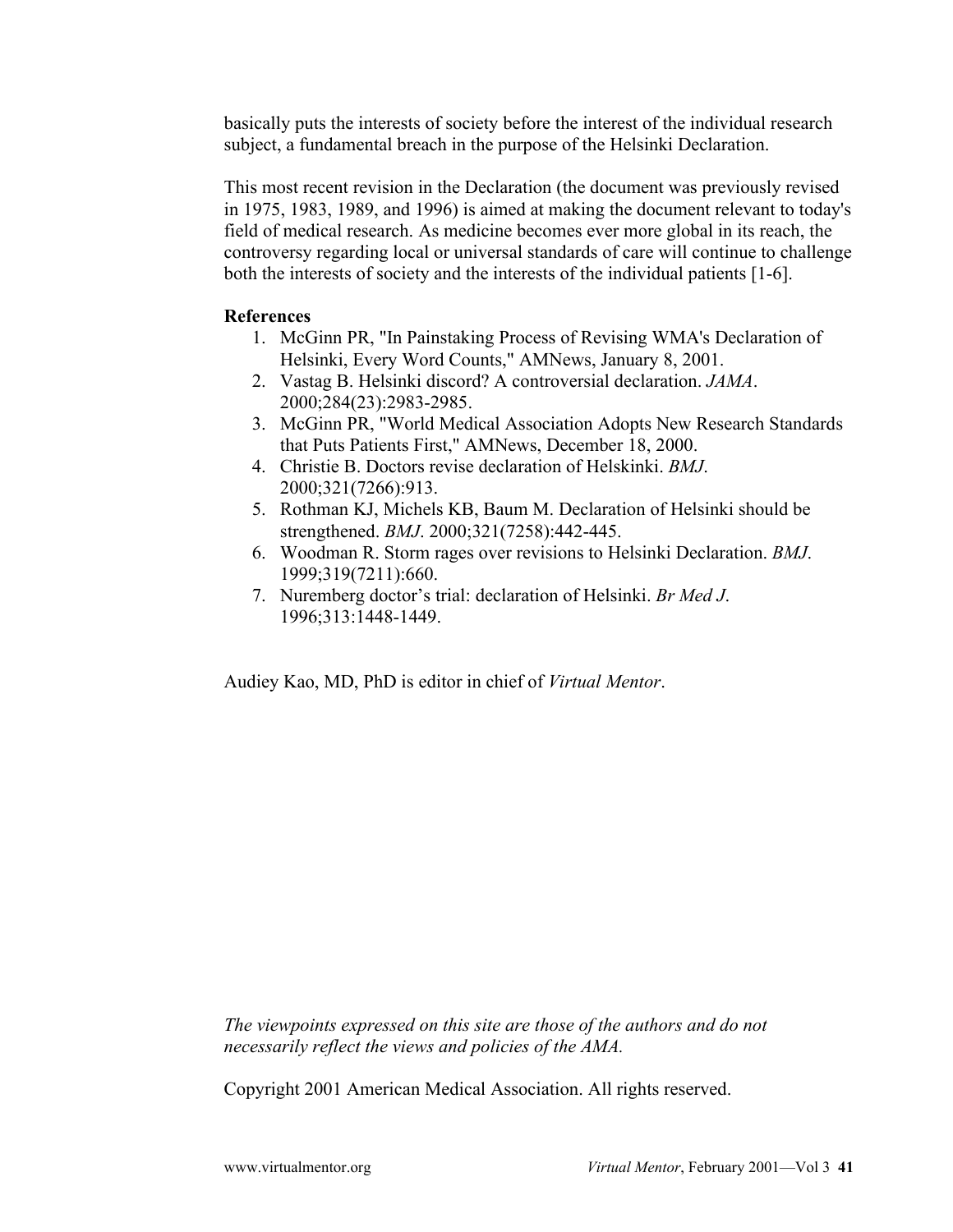American Medical Association Journal of Ethics February 2001, Volume 3, Number 2: 42-44.

#### **ART OF MEDICINE Patient-Centered Medicine** Francoise G. Hultzapple

This painting is a rendering of my experience with what I call patient-centered medicine. It reveals a medical community, family and friends addressing both the body and the mind. This is the level of support my husband Denny and I would like all patients to experience. In this painting, sacred serpents like those of the Caduceus and Aesculapius' staff represent healing forces and rise from the circle of wholeness and original perfection to support my body and my mind. My body is shown scarred from a life-saving mastectomy, a TRAM-flap reconstruction, a new navel off-center, and a swollen right arm and hand due to lymphedema. My mind is focused introspectively, altered forever by the experience. These eight powerful serpents tenderly suspend my figure upon the background of an hourglass suggesting the heightened element of time. Crystal blue water fills the glass representing the conscious and unconscious. Its shape hints at the ideal shape of western woman. In the distance is the earth's horizon at sunrise - above a dark sky, below black ocean waters - the deeper recesses of my psyche.

Each sacred serpent represents a different force - individuals who focused on healing me.

#### **My Medical Team**

(all within a medical cross)

- my primary surgeon (Aesculapius' staff),
- my reconstructive surgeon (two closely connected halves of a circle),
- my anesthesiologist (wave length of gamma ray),
- my radiologist/oncologist (atom),

...all working together to fight this cancer (crab), talking to each other as well as to Denny and me,

### **My Breast Care Clinic Coordinator**

(anchor within a medical cross)

- who acted as an anchor at the center of the clinic:
- directing us to resources,
- scheduling consultations with a primary surgeon and a breast reconstructive surgeon together so we could consider our option of only one major surgery,

- connecting me with a woman who had gone through the same reconstructive operation I was considering,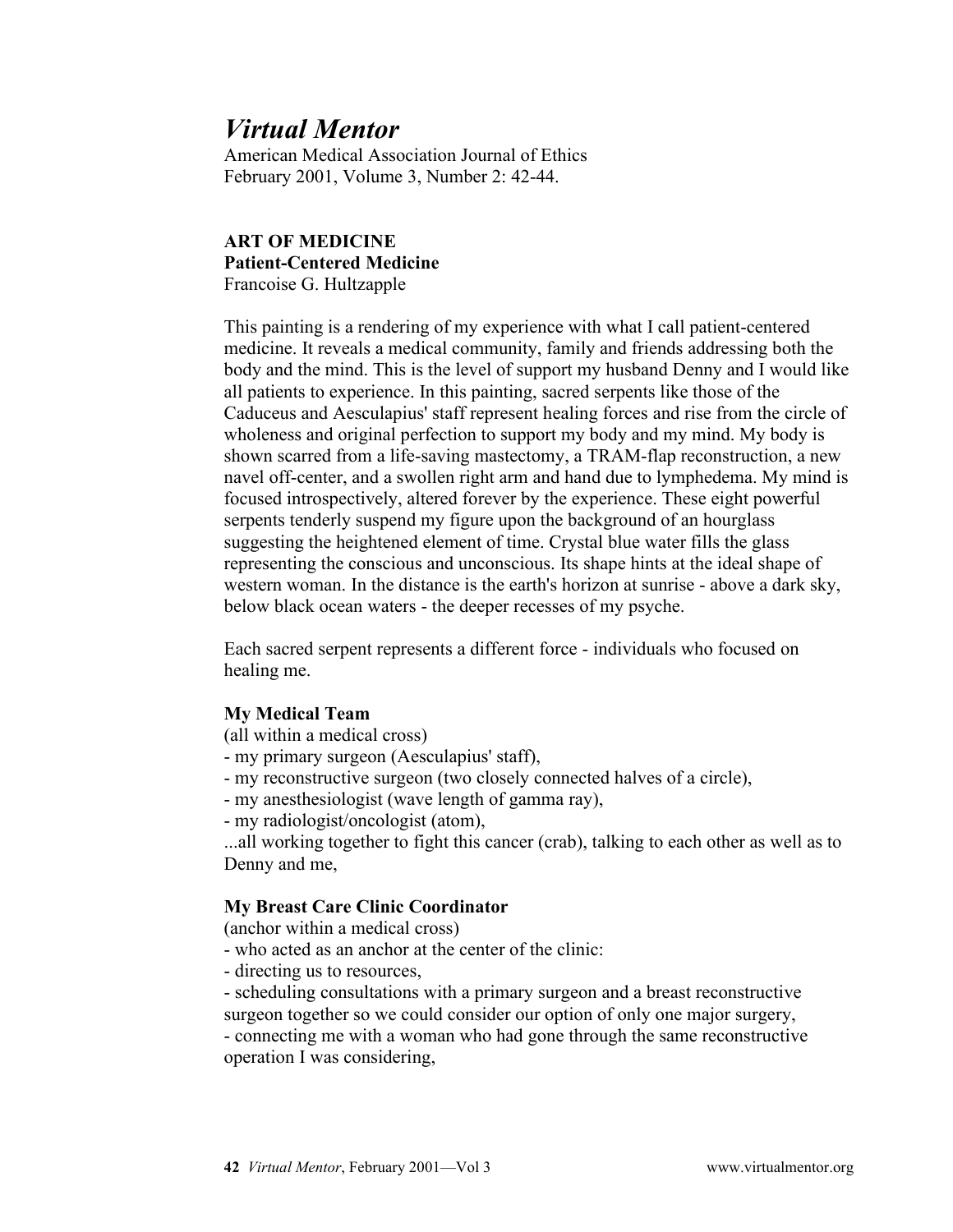#### **My Clinic's Office Staff Assistant**

(flame of knowledge over a medical cross)

- who wrote everything on a 3 x 5 card when my mind could not accept another thing even directions within the hospital,

- who called me countless times to schedule me sooner during the more urgent times,

- and who told me whom I had an appointment with and why,

### **My Husband**

(Leo with heart)(ring)

- who took on all the gathering of current medical data and opinion so we could make decisions we could live with,

- and who loves me,

#### **My Mother**

(pelican, symbol of parental self-denial)

- who would do anything for her children,
- who has a strong empathetic nature,
- and who raised her children to have the same,

#### **My Support Group**

(ribbon within medical cross)(knot)

- whom I shunned at first for fear that I would be expected to contribute to the healing of others when I needed to concentrate on my own healing,

- but whom I still stay in touch with while we share experiences, educate each other and laugh a lot,

### **My Physical Therapist**

(pair of hands) - who helped me get my arm functioning to 98% or so, -and who worked with my lymphedema (right arm larger),

#### **My Male Friends**

(male symbols)

- who offered their compassion, not their personal fear,

- and who braced my self-confidence as a woman.

"Patient-Centered Medicine," 28 x 39, water color on cardboard, was painted by Francoise G. Hultzapple in October 1999.

Francoise G. Hultzapple contributed this piece for publication in *Virtual Mentor*.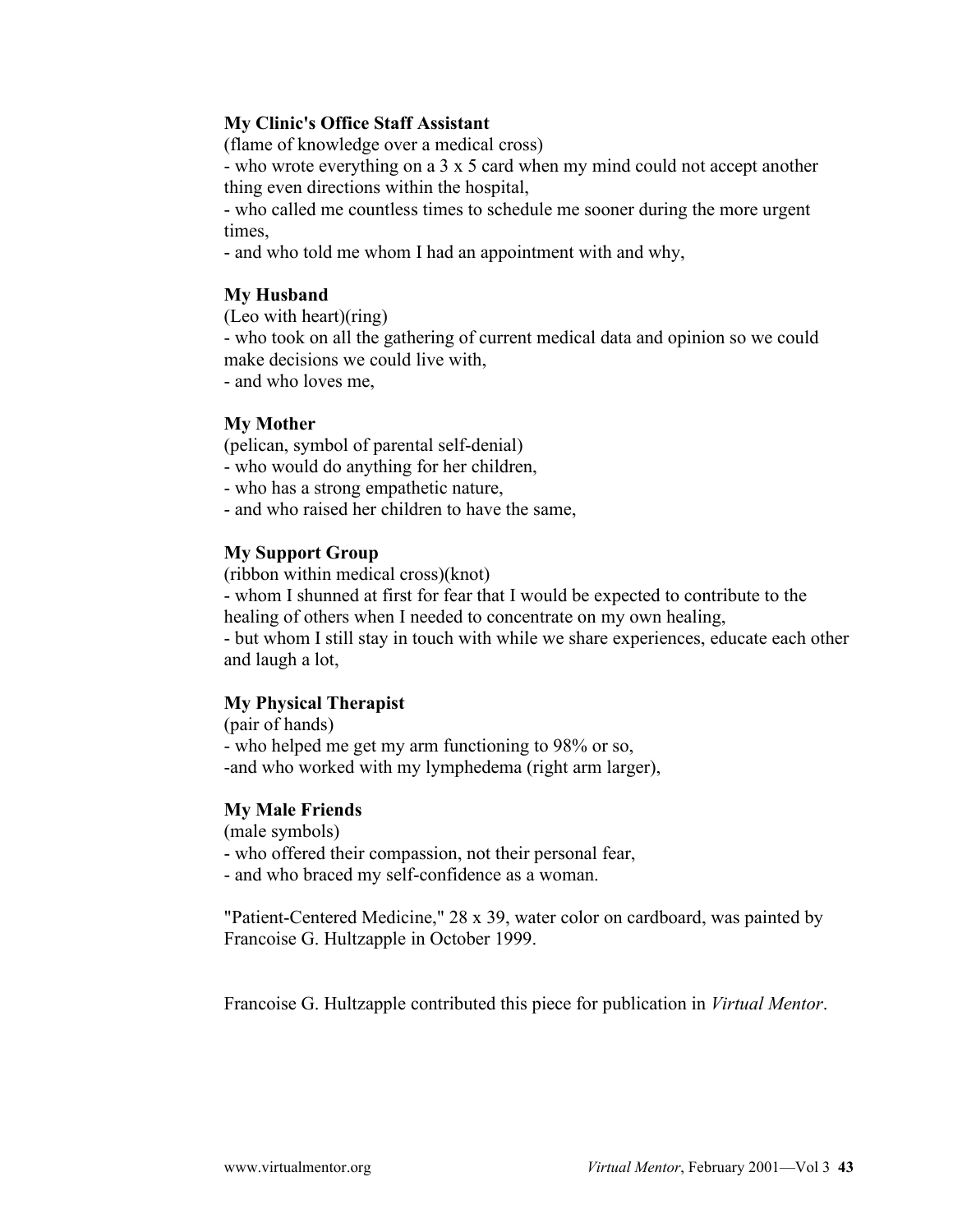*The viewpoints expressed on this site are those of the authors and do not necessarily reflect the views and policies of the AMA.*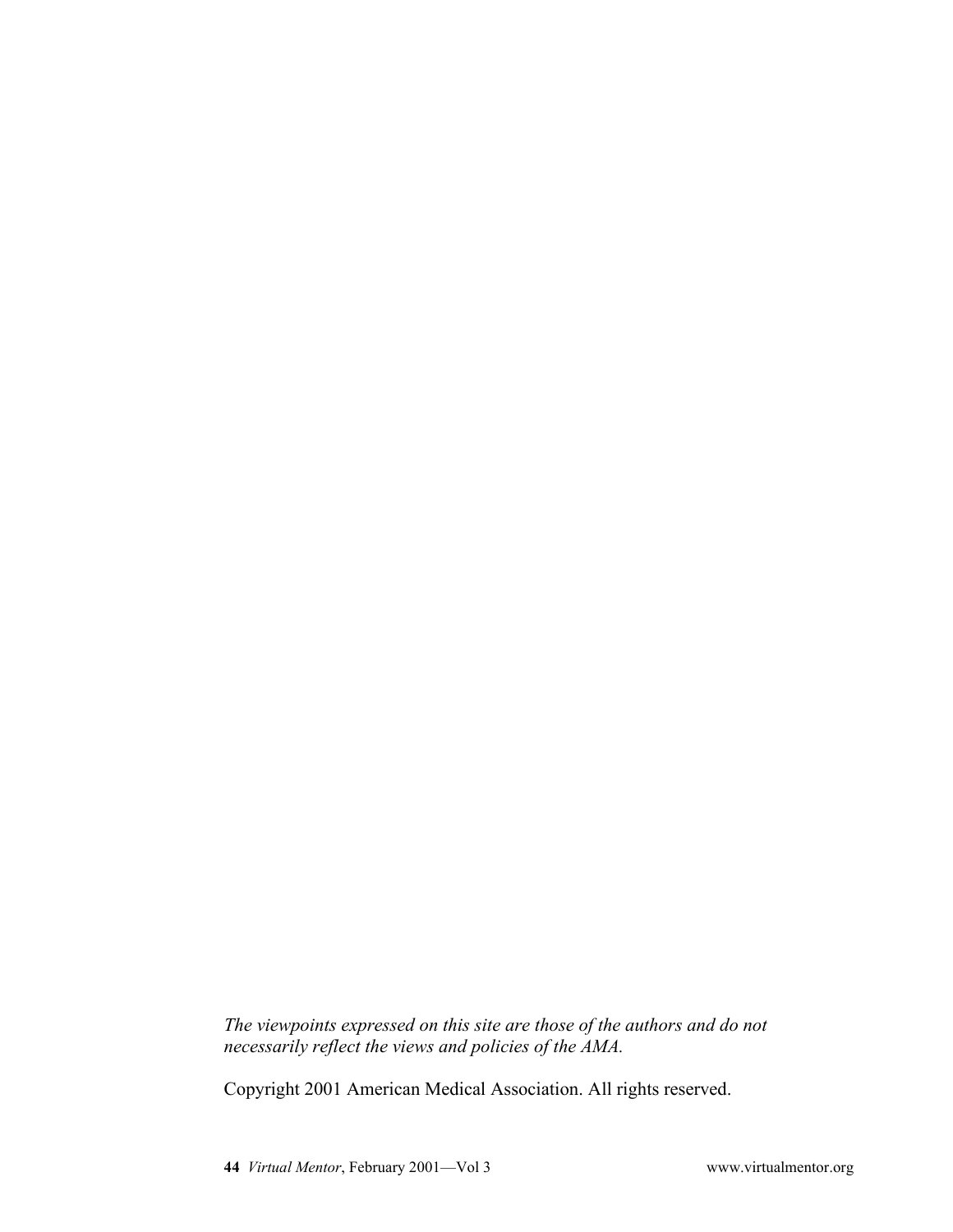American Medical Association Journal of Ethics February 2001, Volume 3, Number 2: 45-47.

#### **PERSONAL NARRATIVE Stopping for Death** Robert Davidson, MD, MPH

Physicians are faced with death in its many varieties throughout their careers. There is an undefined socialization process which takes place during the training years in medical school and post-graduate training. This is necessary to provide the capability of continuing to function with death all around. However, we sometimes feel we are exempt from the emotional toll that death extracts from us. Several events in the past month brought this home to me and I would like to share them with you.

#### **2001 Gets off to a Bad Start**

The new year began on a decidedly bad note. On December 30th, a Peace Corps volunteer from one of my Eastern Africa countries was killed in an automobile accident while on holiday in a South African country. Because the death occurred in the area covered by my colleague based in Pretoria, I was spared the necessity to travel there and take charge of the death review that includes an autopsy. I began to make plans to travel to her host country to assist with grief counseling. This was the first death in my area, and I reviewed the protocol developed by the Peace Corps on what to do when a volunteer dies. Unfortunately, this review was prophetic of another tragedy that pulled me into a series of extraordinary events.

One week later, on a rainy Sunday afternoon, I got a call from another of the Eastern Africa countries I cover that a volunteer had been critically injured and was probably dead. Could I come right away? I told them I would come as soon as possible and to have the nurse in the medical office call me as soon as she knew the details. The next available flight was not until Tuesday morning. We forget the luxury of frequent flights between the major cities that we enjoy in the States. The country nurse called back that evening that the volunteer was dead and had been killed by an elephant. "What! An elephant! How did it happen?" "We do not have all the details. You will need to get these when you get here." No one else was injured but a friend observed her death. We went through the details that would need tending to since we all wanted to be able to transfer the body back to the States as soon as possible. The country nurse would arrange for the body to be brought to the capitol and arrange for a host country pathologist to perform an autopsy with me.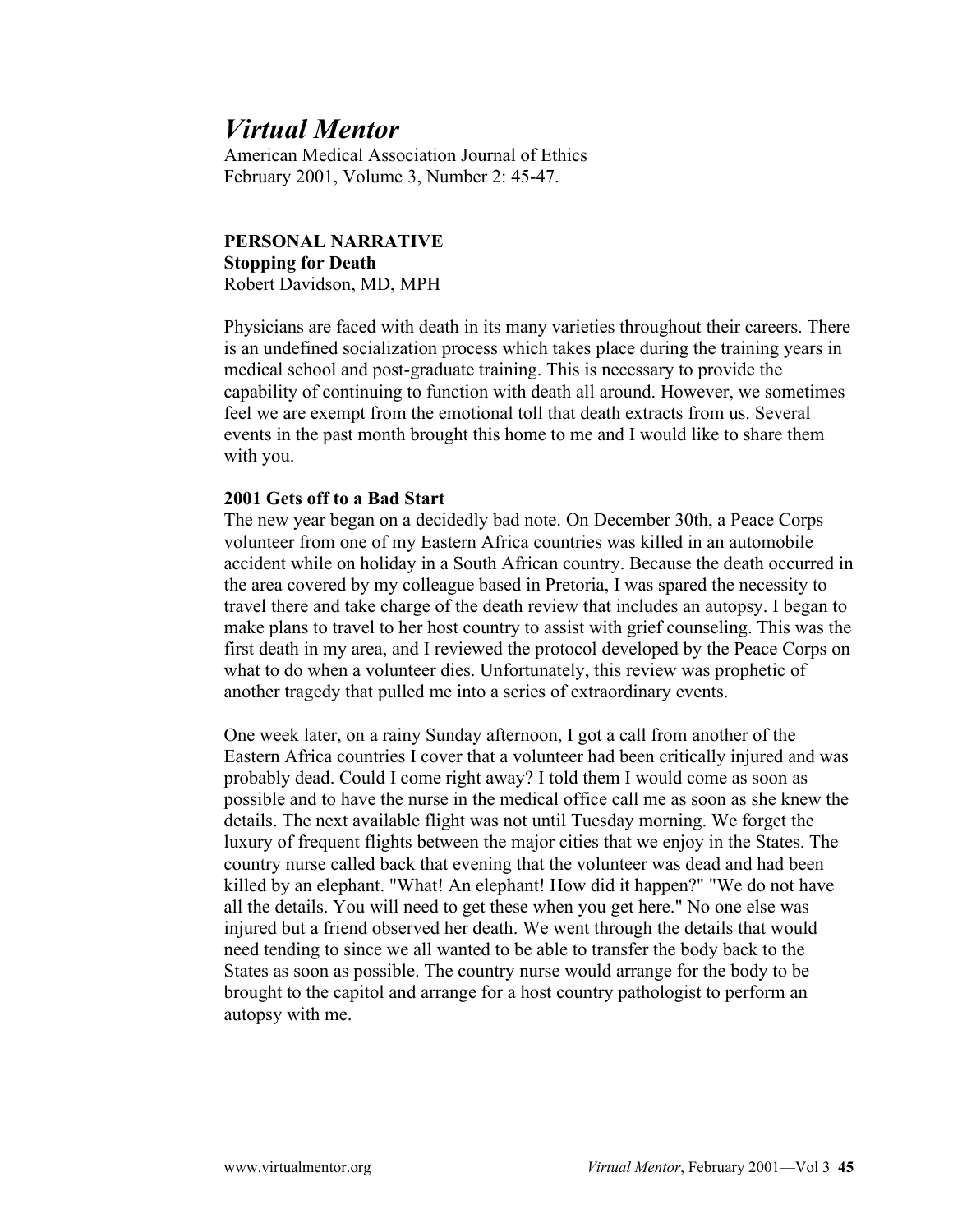#### **The In-country Morgue and Autopsy**

On Tuesday morning, we went to the morgue at the public hospital. I had been warned by more experienced medical folks in Eastern Africa that the handling of bodies in this area of the world was quite different. I felt like I had been through enough in thirty years of medical practice that I could handle anything. When I arrived at the morgue, I was surprised to see two to three hundred people arranged around the building. My driver explained that tribal customs required that the family stay with the body until burial. I thought there must be several bodies in the morgue or a very large family. The morgue building consisted of two rooms. One was a body holding area and the other a room for autopsies. The body room was completely full of stacked bodies so the overflow of bodies lined the corridor and the walls of the autopsy room. Some of the bodies were still in their clothing, but others in the clothing they were born with. There was no refrigeration or even airconditioning. The odor was predictable. All the windows in the autopsy room were wide open for ventilation. I felt like we were center stage in a theater in the round as all the relatives were sitting outside looking in through the windows.

The pathologist was very helpful. He had gone to medical school in Africa but did his post-graduate work in Great Britain. He apologized for the room and bodies but said the laws of the country required a release from the authorities before an autopsy could be done or a body released. I asked if we could drape a sheet over at least the two closest windows. He laughed and said, yes. He agreed that an autopsy on a white body would attract a lot of attention. The autopsy itself was relatively easy. There was no mystery about the cause of death. There was massive blunt trauma to the thorax and abdomen with a flail chest, ruptured left apex of the heart, bilateral hemo-thorax, a huge liver laceration and a ruptured spleen. We both agreed that microscopic examination was not necessary, and he signed off the cause of death to allow us to start the process of getting the body released for transport to the States. Meanwhile, I was charged with writing up the autopsy and getting the facts surrounding the death.

Her college roommate was visiting the volunteer. They had hired a driver and car for an animal safari in one of the National Parks. About 10:00 in the morning, they came across a herd of elephants near the road. They stopped to watch and take pictures. The driver warned them to stay in the car. After some minutes, the elephants started to move away and the two young women got out to get some better photos. After they moved about ten meters toward the elephants, a large female, probably with a young elephant ward, charged. The volunteer was knocked to the ground and the friend and driver related that the elephant then kneeled on the body and rolled back and forth. This is apparently how elephants kill. The story was consistent with the autopsy findings.

#### **After the Emergency, Stopping for Death**

The rest of the week was taken up with government releases, securing a hermetically sealed casket for transport, and arranging for transport of the body back to the States. We had several sessions with the staff and other volunteers for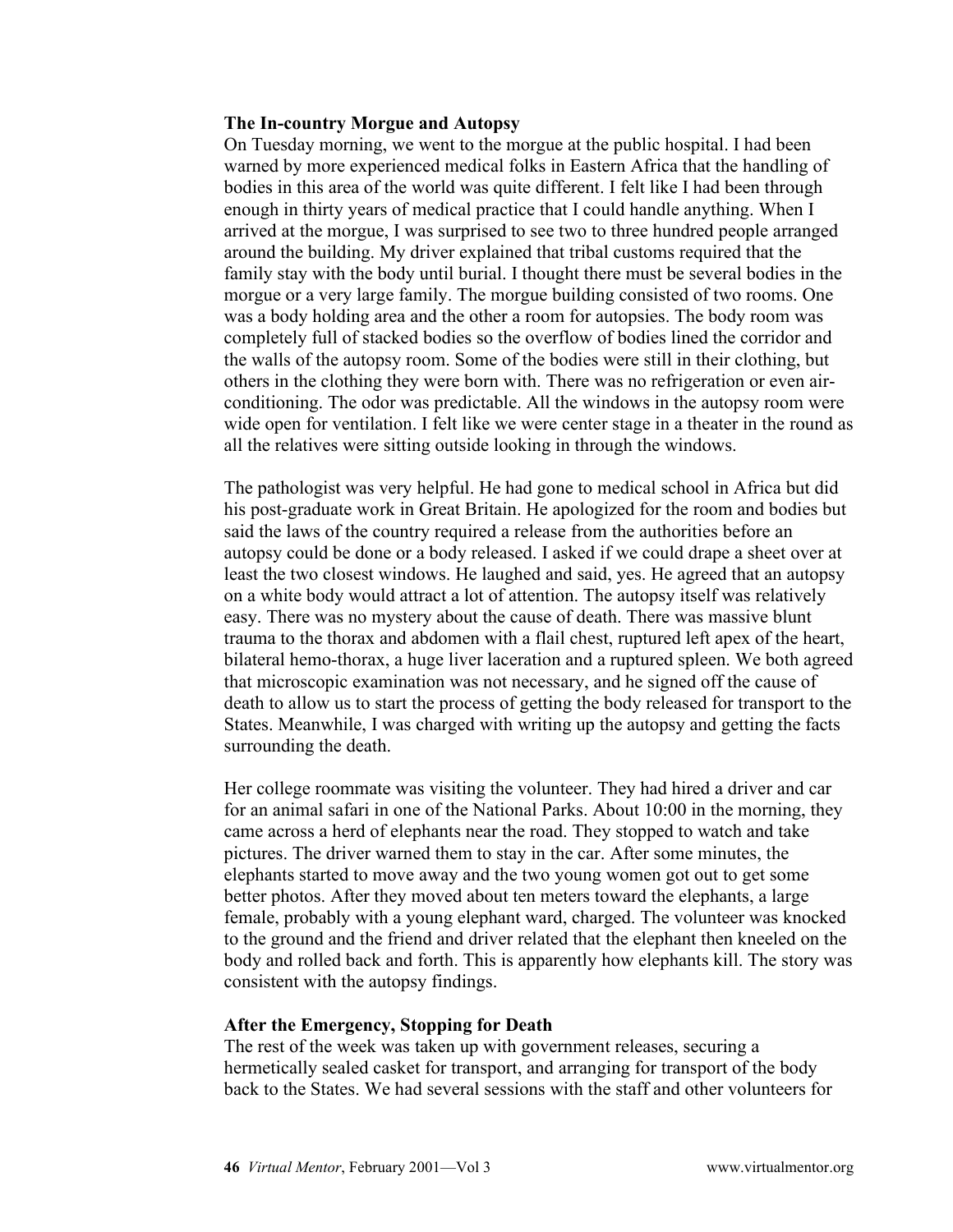grief counseling. I was impressed with how the country personnel handled this very difficult situation. A counselor was sent out from Washington to assist the process. She was very helpful. She asked how I was holding up and of course I said I was fine. She then pushed me to describe the autopsy and surrounding events, and it all came flooding out. Tears are therapeutic, and I was getting therapy. As strong as we feel we are as physicians, situations like this extract their toll. It is ok after the emergent situation to be a human. To grieve. To cry. To be angry. If you ignore this human need, it just builds up inside. I am convinced after all these years that we in the profession do not do enough to support each other. A colleague who takes the time to listen and allow the physician to reduce their guards and talk about feelings provides a very important service.

When I got back to Nairobi, there was an e-mail awaiting me from one of my medical student sons. He is in his third year and currently assigned to the trauma surgery service at a large urban public hospital. He had just experienced his first intra-operative death that happened to be a police officer. He described how he did not even think about it during the surgery. As he left the theater after it was all over, he noticed that the lower part of his scrubs below the gown were blood soaked. He laughed that now he knew why they wore rubber boots. As he headed toward the locker room, he realized that some of the police officers were staring at his legs and the blood. The reality of what he had just been through and the impact on the lives of the officer's family came pouring over him. I felt so helpless on the other side of the world. I wanted so badly to be there to let him vent. I want him to retain his humanity. I can only hope that one of his colleagues will let him vent and provide an atmosphere that it is ok to be vulnerable as a physician.

Robert Davidson, MD, MPH is professor in the Department of Family and Community Medicine at University of California, Davis, where his interests include both rural health and the organization and financing of health care systems. In the past few years, he has served as both the Director of Rural Health and earlier as the Medical Director of Managed Care for the UC Davis Health System. *Out of Africa* is an on-line journal of his odyssey in the U.S. Peace Corps as the area Medical Officer in Eastern Africa.

*The viewpoints expressed on this site are those of the authors and do not necessarily reflect the views and policies of the AMA.*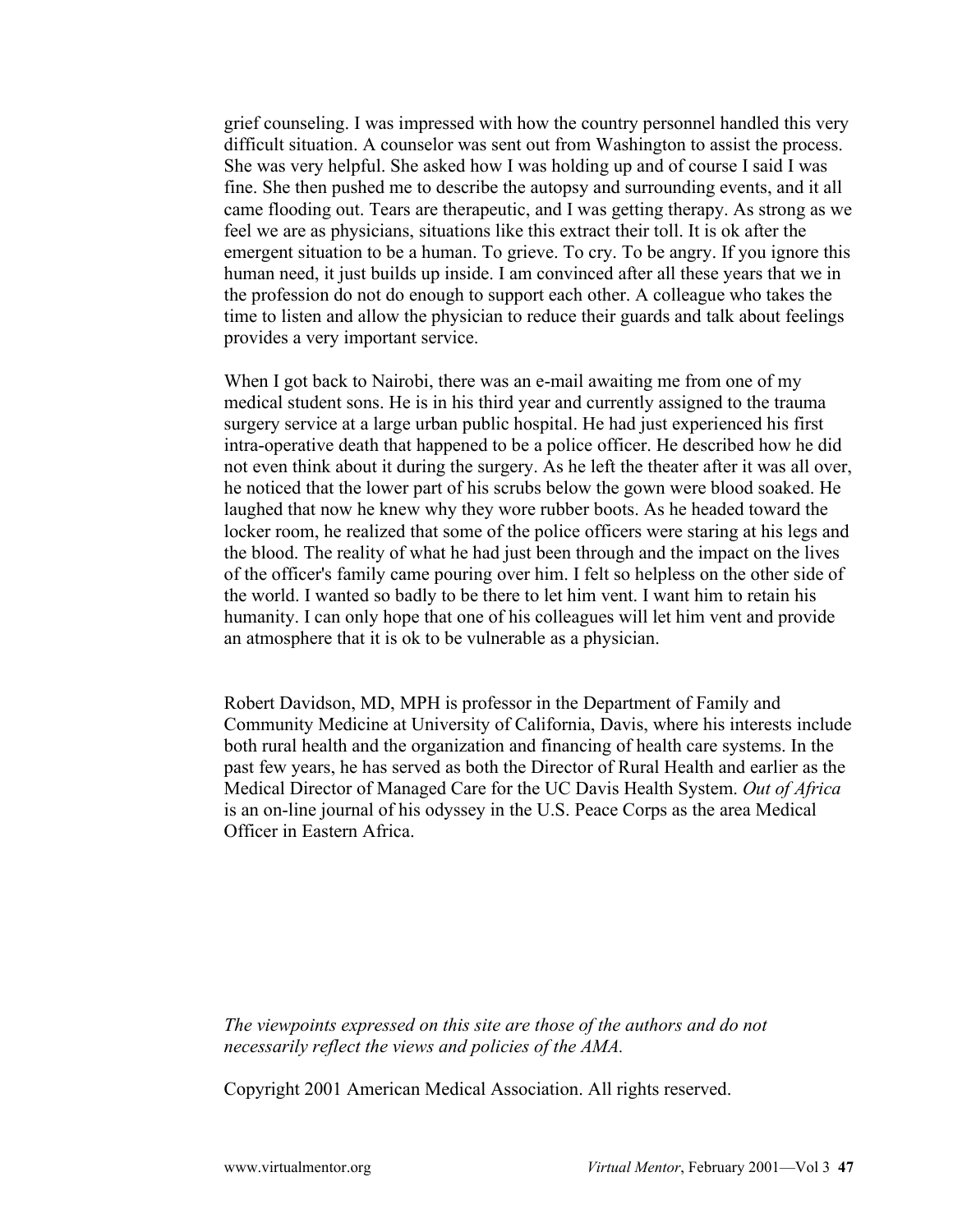American Medical Association Journal of Ethics February 2001, Volume 3, Number 2: 48-50.

#### **PERSONAL NARRATIVE Through the Student's (or Physician's) Eyes: Sag** Jennifer Bau

*Sag - 1. To droop, sink, or settle from pressure or weight. 2. To lose strength, firmness, or resilience* 

Rumble, rumble of elevators Whir, whir of conversation Flashes of plain clothes, suits, skirts, and scrubs Weaving between beds, wheelchairs, canes. In this morning hospital hallway, Thin, gray surgeon Stops at a painting Pulling on the wall, Gleaming white coat Starched, long and flowing, Embroidered with many titles Pockets sagging with the weight Of tools, pens, papers, pager, Sipping coffee from a Styrofoam cup, Baggy eyes squint At the painting of the patient Wrapped in the healing snakes.

He thinks Nice contour of reconstructed breast Navel drops off to the left a bit Too bad about lymphedema in the arm

Zipping around the corner, Medical student in jeans, T-shirt, Back sagging from the weight of Books, books, books In her backpack, Sipping coffee from a travel mug, Stops short. Crashing into old, important surgeons Is frowned upon. Baggy eyes meet baggy eyes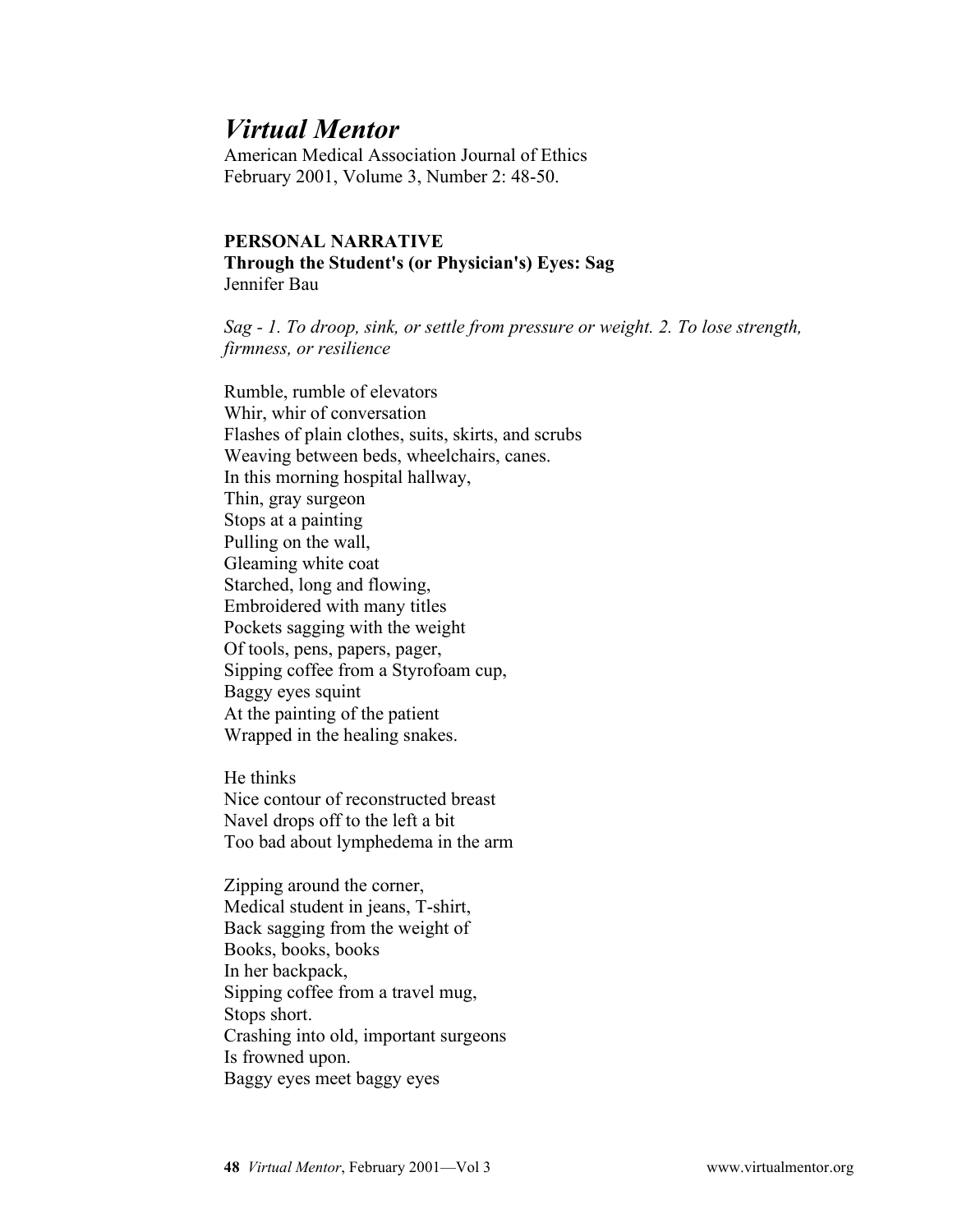Thin, wan smiles of understanding Are exchanged. She looks to the painting and thinks Snakes and a lady. Not on Friday's test. Peering closer,

She wonders, Does the new breast bounce Like the other one? Does that scar show With a bikini on?

Three seconds of silence, then The surgeon's pager screams And the med student is reminded To go learn the lymphatic drainage system Of the breast.

Later, in his office, The surgeon settles in his chair Behind his great oak desk, Runs his slender fingers Over the dusty framed photos, His children's pictures from grade school All grown now, with families. He wonders how their mother Likes her new place. He thinks about the painting Pulling on the wall, The patient with the team Of helpful snakes, His shoulders sag And he whispers A verse his grandma taught him With men, things are impossible. With God, all things are possible. Yet I'm no longer God To them

Later, in the library, The med student shifts in her chair, Now understanding the importance Of axillary and cutaneous lymph nodes, She stretches, cracks her knuckles, Notices the dent still on her finger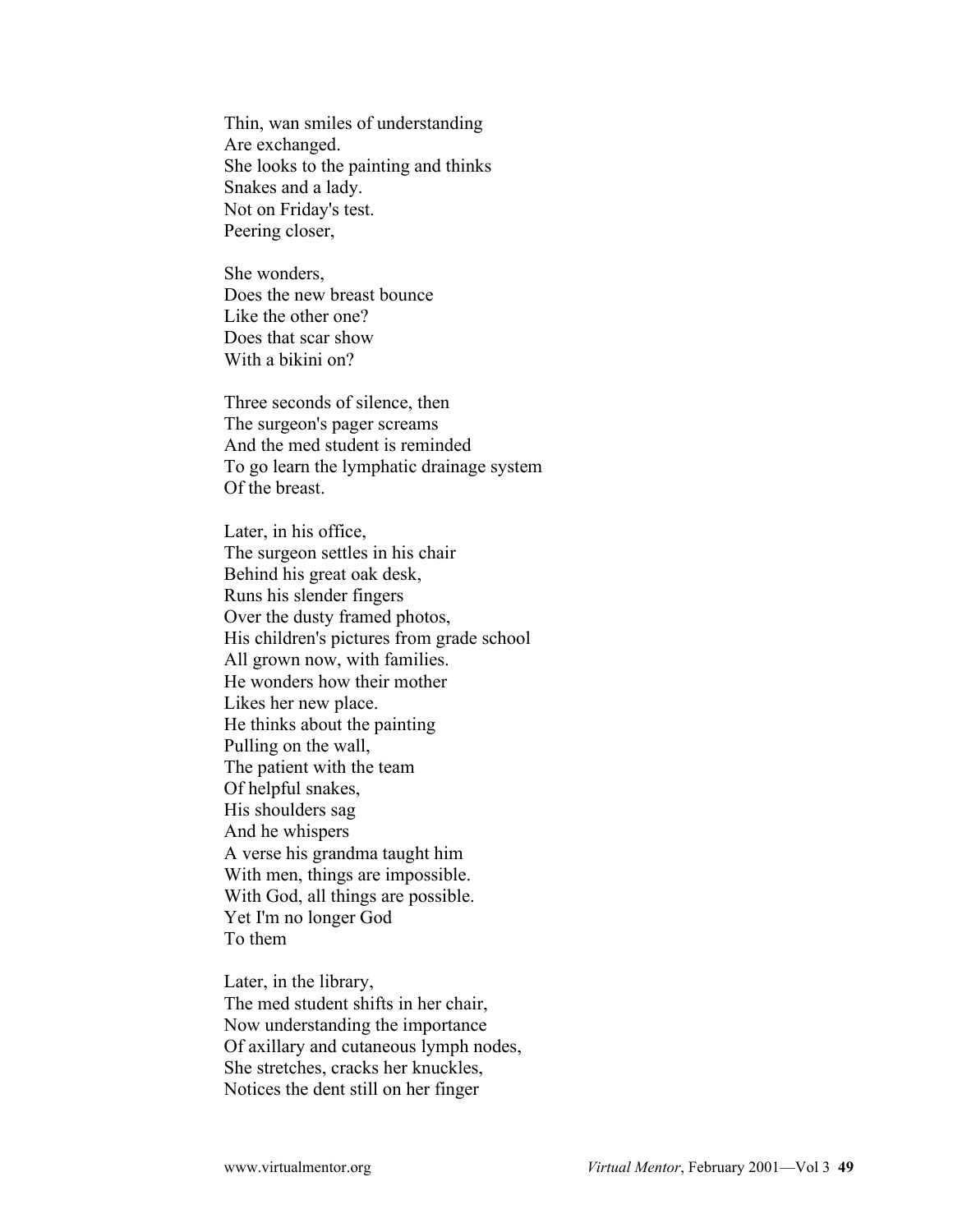Where the engagement ring Used to be. She thinks about the painting Pulling on the wall Her eyelids sag And she murmurs, Hope all those healing snakes are standard When my white coat Is long enough for respect Because it sure would be nice To not have to do everything All by myself

The night hospital symphony plays, Hum, hum of generators Buzz, buzz of lights Blended with the sighs Of vending machines Grateful for some rest. And as the surgeon and the med student Step home to this beat To freezer meals and cold beds, The patient in the painting Pulling on the wall Cries out to the jaded journeyers We don't want everything you have And you don't have to be everything to us Just make sure that we're surrounded By more hands Than we can hold.

Jennifer Bau is a poet and first-year medical student at Penn State University College of Medicine with an interest in family practice. Her medical poetry has won recognition in the Delta Epsilon Sigma Undergraduate Writing Competition. Bau is the first-year editor for *Wild Onions*, an annual publication of poetry, prose works, photography and artwork created by members of the whole Hershey Medical Center community and funded by The Doctors Kienle Center for Humanistic Medicine. In October, 2000 Bau participated in the poetry reading The Voices of Breast Cancer organized to coincide with the art exhibit *Breast Cancer: Moments In Time*.

*The viewpoints expressed on this site are those of the authors and do not necessarily reflect the views and policies of the AMA.*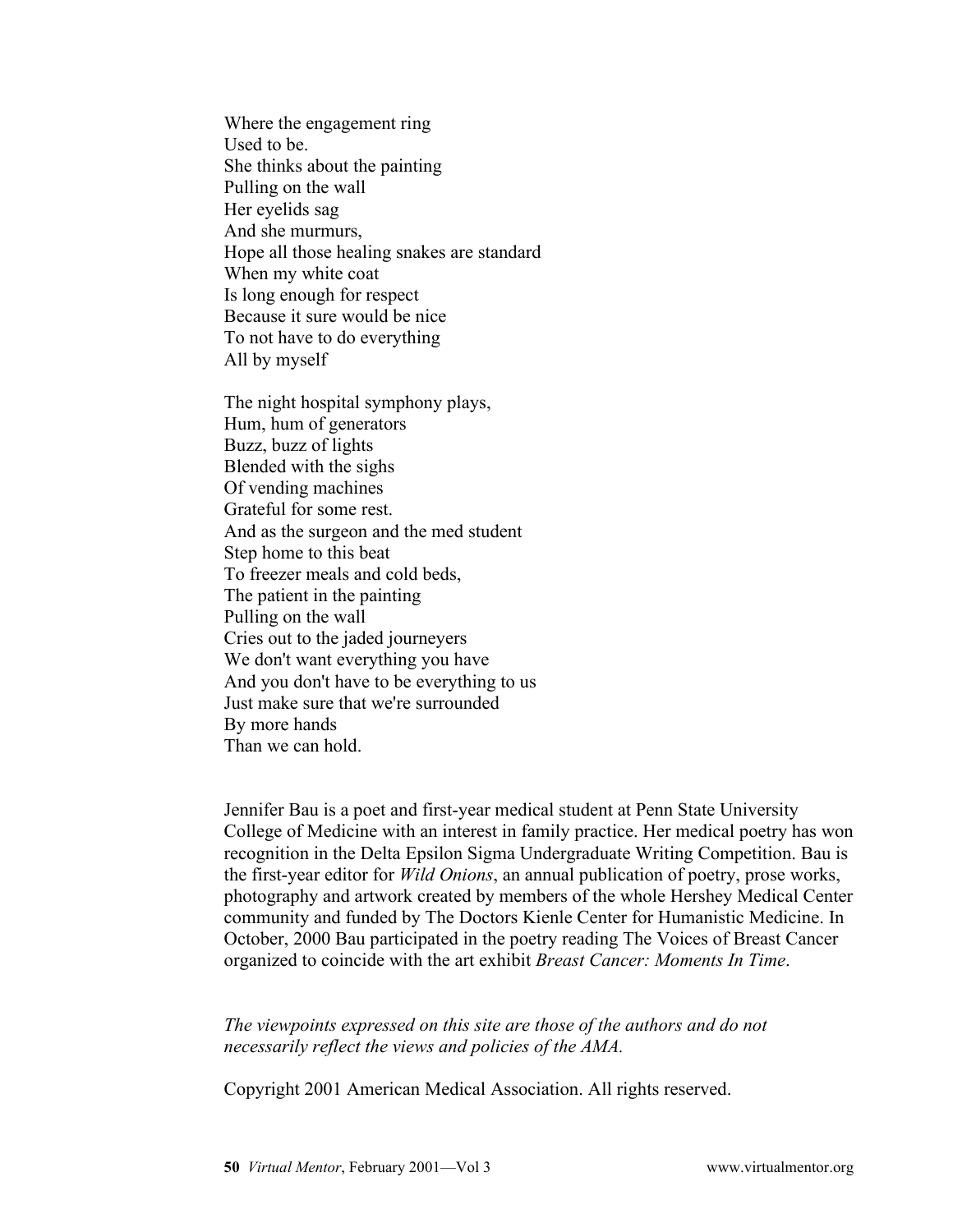American Medical Association Journal of Ethics February 2001, Volume 3, Number 2: 51-52.

#### **PERSONAL NARRATIVE Through the Patient's Eyes: Artist's Statement on Patient-Centered Medicine** Francoise G. Hultzapple

I was diagnosed with breast cancer at age 38. I underwent a modified radical mastectomy and TRAM-flap breast reconstruction. And later I was treated with radiation. After the crisis was over and I had time to reflect, I realized that the support I received from my husband, family, friends, other patients and the medical community was not only heart-warming but essential to my complete recovery.

During our own struggle with breast cancer, my husband Denny and I learned that our generally positive experience was not the experience of many breast cancer patients. Many newly diagnosed women found themselves without a cushion of support medically or mentally thereby diminishing their probability of a full healthy recovery. This prompted me to become an advocate of what I call "patient-centered medicine."

For me, a crucial element to my patient-centered medical experience was a course of action which I took for granted at the time the seamless referral. From the time I called for an appointment requesting a second opinion in 1990 until today, as I continue to manage my lymphedema, my medical community provided me with priceless and timely, seamless referrals. In my case, these referrals were managed by one person the breast care clinic coordinator. However, this could not have occurred without the compassionate cooperation of a whole host of medical professionals. Immediately after my phone call to the clinic, I began to reap the benefits. I received guidance on how to gather my medical records necessary for a second opinion. I was scheduled for a consultation with both a surgeon and a reconstructive surgeon simultaneously at our request. I was put in contact with a patient who had undergone a similar procedure to the one I was considering. I was scheduled for consultations with an anesthesiologist, a radiologist/oncologist and a physical therapist as needed. And, as time went on, both my husband and I were referred to support groups which in turn provided us with information on advocacy groups, current literature, medical research and clinical trials. I want to stress that this experience did not feel like riding on a medical assembly line but more like being supported by a medical team focusing on my medical care and recovery.

My husband and I have heard accounts of women lost in a medical abyss desperately attempting to manage their own medical course of action not knowing there are physicians who practice patient-centered medicine by closely associating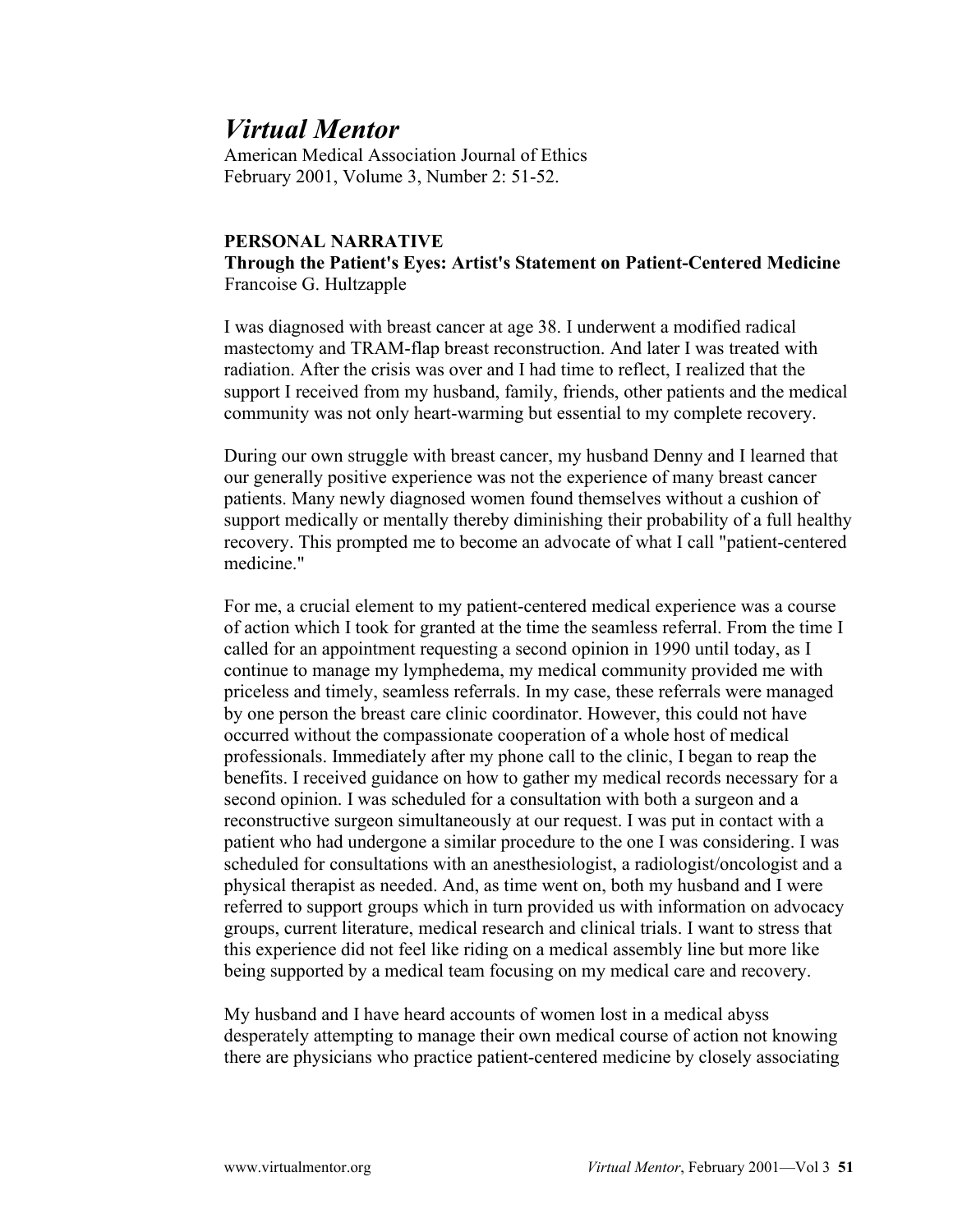themselves with like-minded hospitals, clinics, medical professionals and even support groups. Thus creating an atmosphere conducive to seamless referrals.

Pennsylvania's Hershey Medical Center where I was treated is a teaching hospital associated with Penn State University's College of Medicine. I decided to share my positive experience as a patient with the medical students there in hopes that they might better understand the value of patient-centered medicine and adopt the view of participation in the team approach necessary to achieve it.

Having had absolutely no connection with the hospital prior to my diagnosis, I was surprised and delighted that the Humanities Department faculty was so receptive to my proposal. I was invited to share my patient experience with the medical students and have done so for the last 8 years using poetry, artwork, and narration through venues such as a class course called Cancer: The Patient's Experience, student assemblies conducted by the Humanities Department, and presentations to the student chapter of the American Medical Women's Association.

When I first attempted to draft a speech explaining the importance of each person's contribution to my own healing process including my husband, family and friends, the explanation became a litany of names and personal anecdotes which took far too much time to tell time-starved medical students. Instead I created the painting Patient-Centered Medicine.

For the last 2 years I have organized (as a volunteer and patient) an art exhibit featuring 50 works by breast cancer patients and their families for display in the college's art gallery. Patient Centered-Medicine was included in that exhibit and inspired first-year medical student Jennifer Bau to write a poem entitled Sag about her reaction to the painting (see "Through the Student's Eyes"). I was deeply gratified by the eloquence and insight of Jennifer's poem. It is clear to me that this future physician is as concerned as I am about the further expansion of patientcentered medicine with so many medical establishments and physician ns struggling to survive our changing times.

Francoise G. Hultzapple contributed to this piece for publication in *Virtual Mentor*.

*The viewpoints expressed on this site are those of the authors and do not necessarily reflect the views and policies of the AMA.*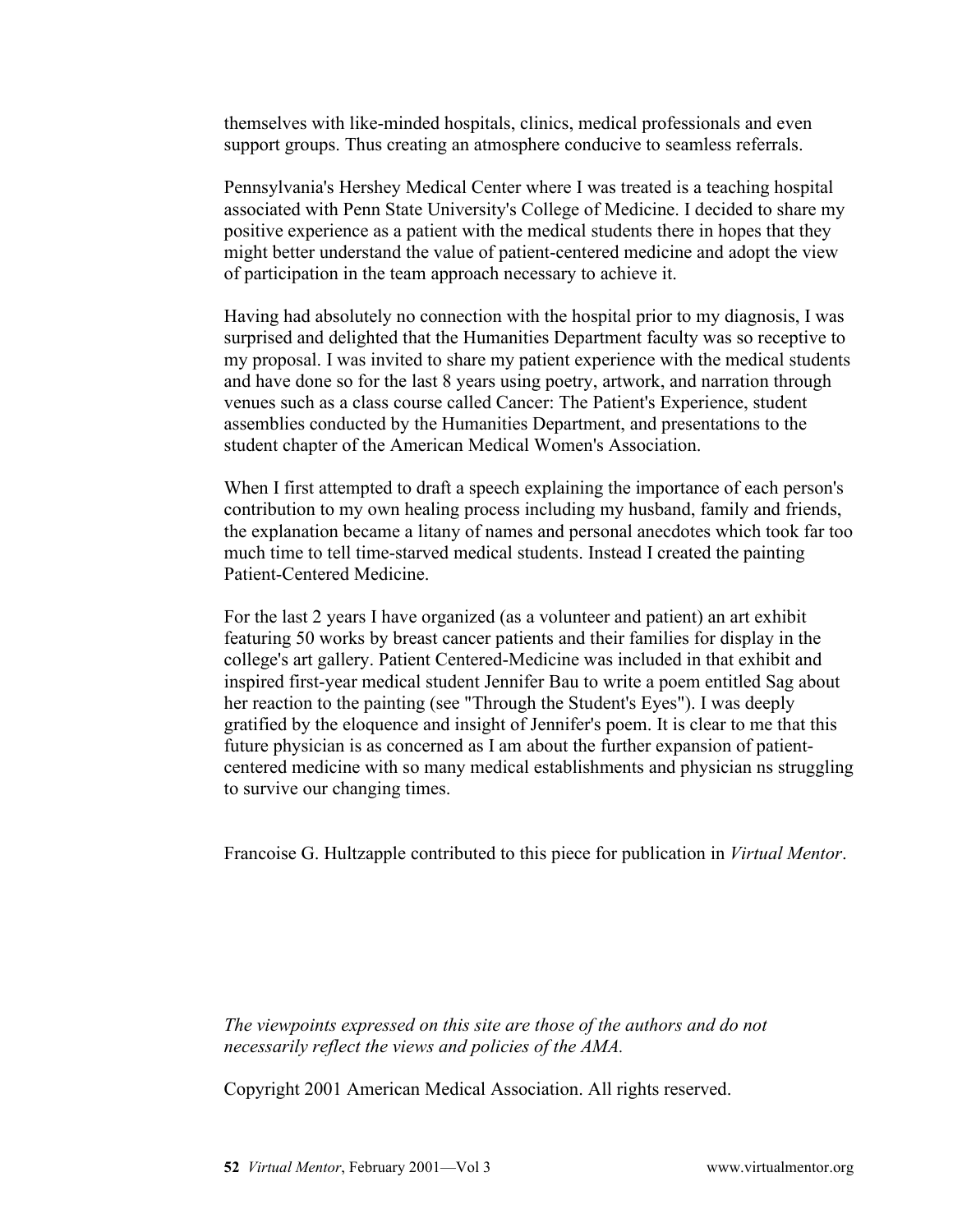American Medical Association Journal of Ethics February 2001, Volume 3, Number 2: 53-55.

#### **VIEWPOINT Addressing End-of-Life Treatment Conflicts through Improved Communication** Audiey Kao, MD, PhD

One of the more challenging situations in clinical medicine occurs when patients and their physicians have differing opinions on the utility of life-sustaining treatments. Such conflicts over the use or futility of treatment often present in the following manner:

A 75-year old man with stage IV colon cancer is admitted to the hospital for a sudden change in mental status. An evaluation which included a head CT and sepsis work up revealed that the cause for his mental status changes is uremia secondary to acute renal failure. After considering hemodialysis as an option, the attending physician recommends against it, given the patient's poor prognosis and the potential downsides of long-term hemodialysis. After the patient's wife hears the facts, she wants "everything done" and demands that the physician proceed with hemodialysis immediately.

In this case, the wife's demand for hemodialysis is driven, understandably, by her emotional response to the situation more than by her true grasp of the prognosis. The ensuing discussions will proceed more smoothly if the attending physician can bear in mind that the current hospitalization is one chapter in a long story for the patient and his family. Some chapters in this ordeal have been punctuated with hope and optimism that the patient's battle with cancer would conclude happily.

Confusion about the medical facts of the current incident can contribute to conflict between, in this case, the patient's wife and the physician. In helping the patient's wife understand her husband's present condition, the physician should avoid using jargon and technical language such as "vegetative state" or "hemodialysis" that confuse patients and their families. Because the use of medical terms and technical language is difficult to avoid completely, physicians and other members of the health care team should assess their patients' (or patients' surrogates') understanding of the information they provide. At the same time, information from sources such as television, magazines, and the Internet can foster unrealistic expectations concerning a given situation. In these situations, the ability to communicate a patient's prognosis clearly and accurately is critical. This is neither comfortable nor easy, especially given that physicians' prognostication skills are generally not on a par with their diagnostic and treatment skills [1-6].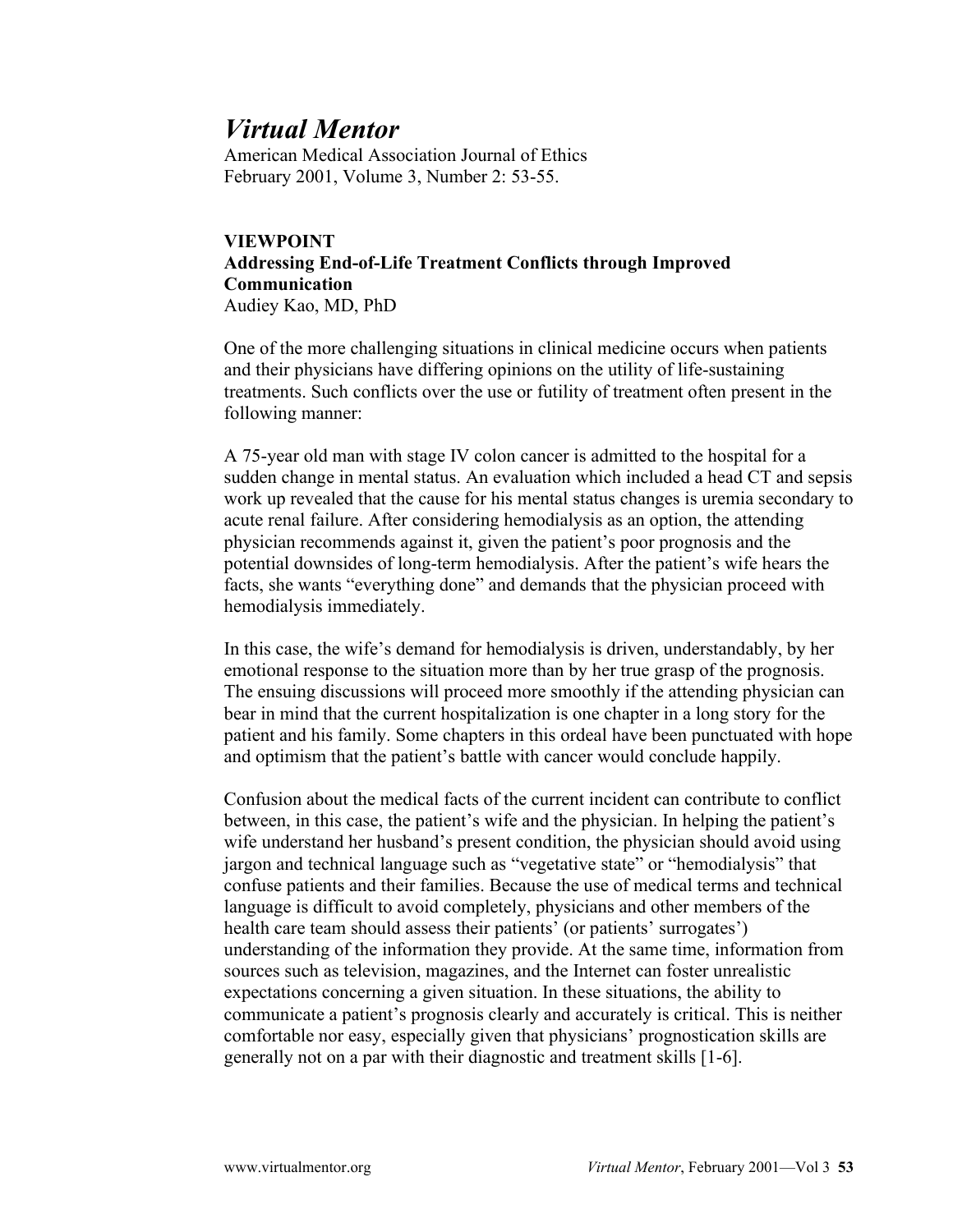Because none of his prior hospitalizations was terminal, the patient's wife may expect that, given proper treatment, her husband will go home again this time. Thus, she may not be psychologically prepared to hear and act on the facts of her husband's current prognosis and the physician's recommendations. Commands to "do everything" can be motivated by, in addition to denial, a wish to avoid guilt, a common emotional response to the death of a close relative. Statements such as "I cannot do this" or "I will not be able to live with myself" signal that a patient's decision maker is avoiding being party to decisions that could hasten the patient's death.

When talking with patients' relatives or decision makers who may be either confused about the true prognosis, in psychological denial, trying to avoid guilt, otherwise emotionally unprepared, or any combination of these, it is important that physicians be responsive listeners and clear communicators. Communication techniques that can help in these difficult conversations include active listening (repeating the speaker's thought or sentiment in your own words), simple silence, and open-ended questions. For example, physicians may initiate the discussion using opening statements such as, "It must be very hard for you to see your husband so ill," and, "You've been a wonderful caregiver for your husband during all this time that he has been sick." Avoiding language such as "withdrawing care" and "comfort measures only" may lessen the potential for future guilt. Instead actions that set positive objectives (e.g. maximizing comfort) should be the subject of these discussions.

Conflicts over the use or futility of treatment are unlikely to be resolved in a single conversation, and will likely require follow-up discussions. The first step is to identify, through responsive listening and communication, the multiple causes of the conflict; then to begin, with further careful and unambiguous language, the process of resolving the conflict. A mutually agreeable decision, while never guaranteed, is more likely attainable when physicians take adequate time for proper communication.

#### **References**

- 1. Christakis NA, amont EB. Extent and determinants of error in doctors' prognoses in terminally ill patients: prospective cohort stud. *BMJ*. 2000;320(7233):469-472.
- 2. Goold SD, Williams B, Arnold RM. Conflicts regarding decisions to limit treatment. *JAMA*. 2000;283(7):909-914.
- 3. AMA Council on Ethical and Judicial Affairs. Medical futility in end-of-life care. *JAM*A. 1999;281(10):937-941.
- 4. Quill TE. Initiating end-of-life discussions with seriously ill patients: Addressing the 'elephant in the room. JAMA. 2000;284(19):2502-2507.
- 5. Larson DG, Tobin DR. End-of-life conversations: Evolving practice and theory. *JAMA*. 2000;284(12):1573-1578.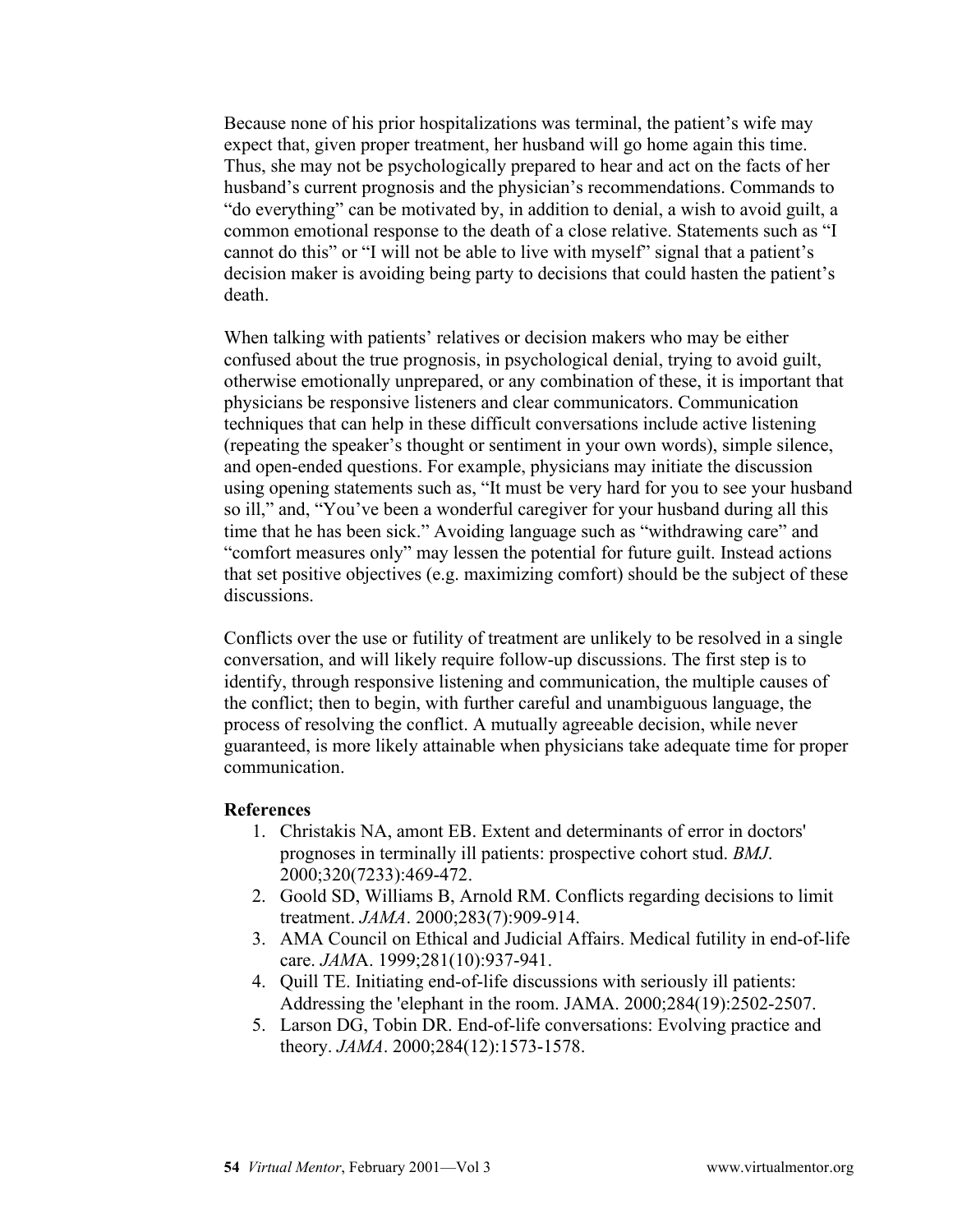6. Christakis NA, Iwashyna TJ. Attitude and self-reported practice regarding prognostication in a national sample of internists. *Arch Intern Med*. 1998;158(21):2389-2395.

Audiey Kao, MD, PhD is editor in chief of *Virtual Mentor*.

*The viewpoints expressed on this site are those of the authors and do not necessarily reflect the views and policies of the AMA.*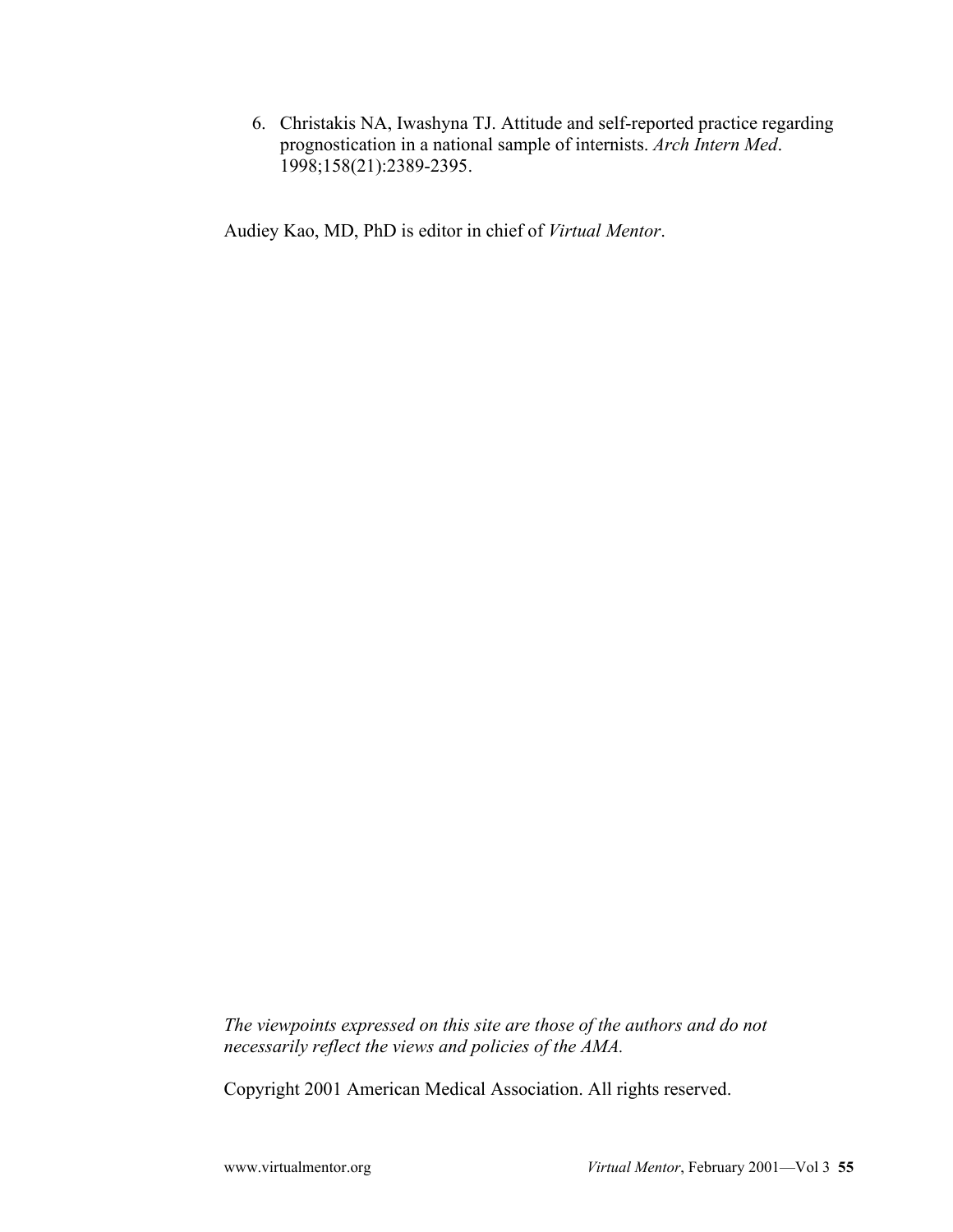American Medical Association Journal of Ethics February 2001, Volume 3, Number 2: 56.

#### **VIEWPOINT The Long Shadow of Educational Debt** Audiey Kao, MD, PhD

- between 1981 and 1999, average medical school tuition and fees increased 418% at public schools (from \$2,761/year to \$11, 375/year) and 320% at private schools (from \$8,962/year to \$28,733/year)?
- medical school tuition accounted for an average of 2.8% of the total revenue of public medical schools and 5.1% of the revenue of private schools in 1997-1998? This percentage has remained relatively constant for public schools and reached a peak of 8.2% during the late 1970s for private schools.
- corrected to 1985 constant dollars, the average debt among the 83% of medical graduates with educational debt increased 99% between 1985 and 2000? (Public school graduates' debt increased 99% and private school graduates' debt increased 102%.) The average debt per medical student who graduated with debt in 2000 was \$93,000 (about \$80,000 for graduates of public medical schools and \$115,000 for graduates of private schools).
- the power of compounding is something that we should all be aware of. For example, if you invested \$100.00 each month starting at the age 25 (assuming an annual return of 10%) then by the time you retire at age 65, you will have 1 million dollars in your portfolio. But if you wait just ten years to begin investing, your portfolio at retirement will be less than \$400,000.

Audiey Kao, MD, PhD is editor in chief of *Virtual Mentor*.

*The viewpoints expressed on this site are those of the authors and do not necessarily reflect the views and policies of the AMA.*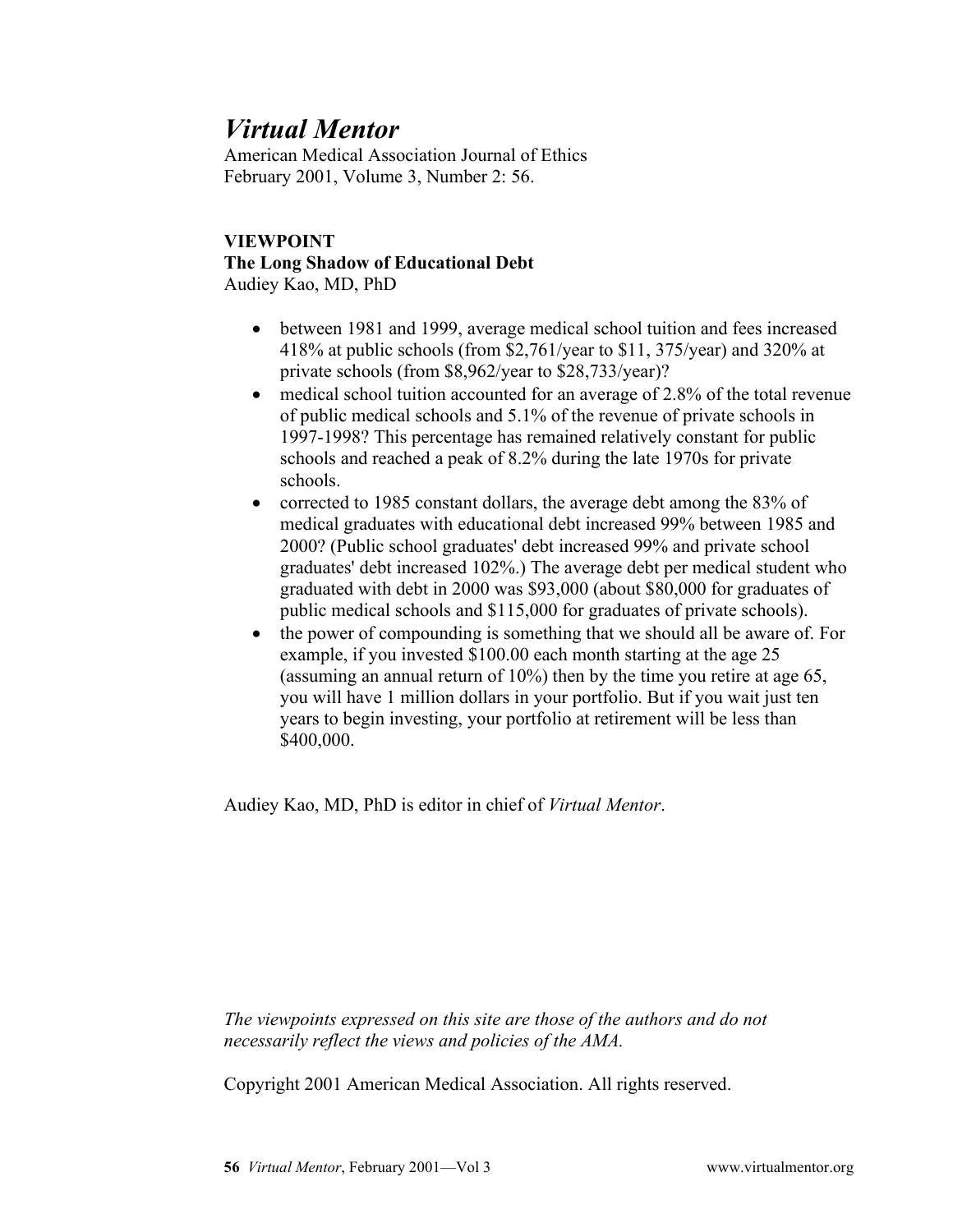American Medical Association Journal of Ethics February 2001, Volume 3, Number 2: 57-59.

#### **VIEWPOINT A Doctor Looks at His Profession in Film** Kayhan Parsi, JD, PhD

#### *Doctors in the Movies: Boil the Water and Just Say Aah* **by Peter Dans, MD (Medi-Ed Press, 2000)**

"Scratch almost any lawyer and you'll find a movie buff," states the first sentence in the Foreword of *Reel Justice: The Courtroom Goes to the Movies*. The same could probably said of physicians. Cinema has had an irresistible attraction to these two professions, showcasing them in various lights of grandeur and depravity. Who can forget the immortal lines of Al Pacino's character in …*And Justice For All* (which incidentally received a poor review by the authors of *Reel Justice*). Or the brilliance of Charles Laughton's performance in *Witness for the Prosecution*? Similarly, who could forget the transformation of William Hurt's character in *The Doctor*? Or the mawkish manipulation of Robin Williams' title character in *Patch Adams*? Although Hollywood often gets some of the details wrong about these two professions, its mythmaking has had an undeniable impact on the way millions of people view both lawyers and physicians. As Peter Dans, MD, writes in his new book , "Myth, like denial, is central to human existence. History may tell us what may have been, but myths tell us what we could have been and still might be, as well as what others think we are."

In the tradition of *Reel Justice, Doctors in the Movies* is a welcome contribution by a physician critiquing and interpreting the way films depict his profession. Dans's book is a compilation of reviews of 73 films that either focus on physicians or have a medical theme. Rather than taking an historical approach, Dans groups his films into broad themes, such as "Hollywood Goes to Medical School," "Benevolent Institutions," "The Dark Side of Doctors," and "The Institutions Turn Evil." He also spends a couple of chapters looking at films that have female or African-American physicians. Unfortunately, there is a dearth of such films, as reflected in his chapter titles—"Where are All the Women Doctors?" and "Blacks, the Invisible Doctors."

The tone of the book is casual yet informative. Dans confesses in his Introduction that "I have not been schooled in film technique or filmography and in this respect I feel more kinship with everyday moviegoers." He eschews any highfalutin theorizing about film, focusing instead on the aspects of movies that draw most people into dark theaters for a couple of hours: character development, plot, and pacing. Moreover, he is deeply interested in how the film showcases physicians. Does the film offer us old, tired stereotypes of the kindly country doctor? Or does it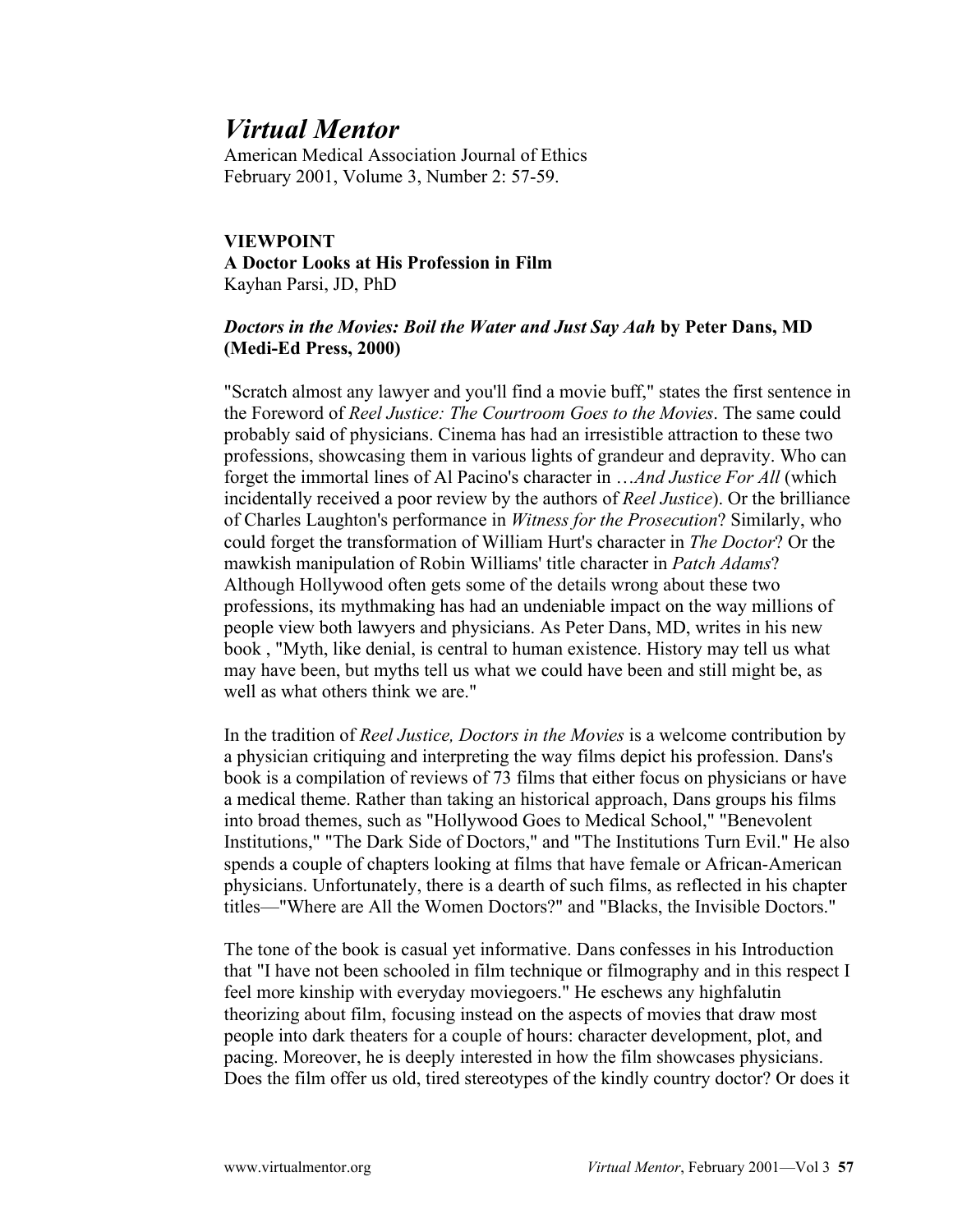accurately portray how physicians actually go about caring for their patients? (The book has a wonderful appendix where Dans recounts the myriad cliches and stereotypes in doctor movies. These range from old standbys such as "boil the water!" to recurrent scenes such as students fainting at the sight of blood. Another favorite of filmmakers, of course, is the physician as arrogant and godlike).

Unlike the authors of *Reel Justice*, Dans does not give ratings to the movies he has reviewed. But his feelings on certain movies come through loud and clear. For instance, he condemns *Patch Adams* as a "preachy, self-indulgent, vulgar film, starring an out of control Robin Williams, [which] elevates one doctor while demeaning the profession as a whole." On the other hand, his favorite film for use in "a seminar on movies and medicine" would be the cryptically titled *Not as a Stranger* starring Robert Mitchum, Olivia DeHaviland, and Frank Sinatra.

Trained as an internist, Dans also has an interest in ethics that surfaces occasionally. He devotes an entire chapter to the role oaths such as the Hippocratic Oath have played in films such as *The Green Light* (1937). Dans expresses concern about the dilution not only of the Oath, but also "the uncoupling of medicine from its ancient codes and any religious associations." Compared to films such as *The Green Light*, more recent films seem ambivalent about morality and medicine. For instance, he sees films such *as Critical Care* and *Extreme Measures* as reflecting medicine's moral confusion over many important matters. Dans argues that the physicians in such films, severed from traditional Hippocratic and Judeo-Christian values, are adrift from the traditions that anchored medicine for centuries. (I confess I have not seen *Extreme Measures*, despite Dans's view that it is "a veritable medical ethics textbook." I take issue, however, with his characterization of *Critical Care* as a "profane, unrelievedly angry and caustic film." I found the film to be a compelling story of moral redemption as told through the eyes of a beleaguered medical resident. Darkly funny at times, the film captures the new institutional pressures placed on young physicians these days.)

Despite the differences of opinion some readers may have with Dans's reviews, he does a service by showcasing older films that probably rarely see the light of day (save on such networks as AMC and TCM). Such films as *Men in White, The Citadel* and *People Will Talk* are all worth viewing and even integrating into a class on medical ethics. As Dans would attest, movies have the power to shape peoples' views and change their hearts. Many a lawyer watched Atticus Finch in *To Kill a Mockingbird* as a young person and decided that was the career path for him or her. Perhaps there is no single film about medicine that extols the profession in such a way, but the plethora of new television shows certainly attempts to capture the special nature of medicine: its urgency, its immediacy and its intimacy. Dans's book is a fine contribution in helping us think about how these celluloid images capture the specialness of being a doctor.

Kayhan Parsi, JD, PhD is a fellow in the AMA Ethics Standards Group.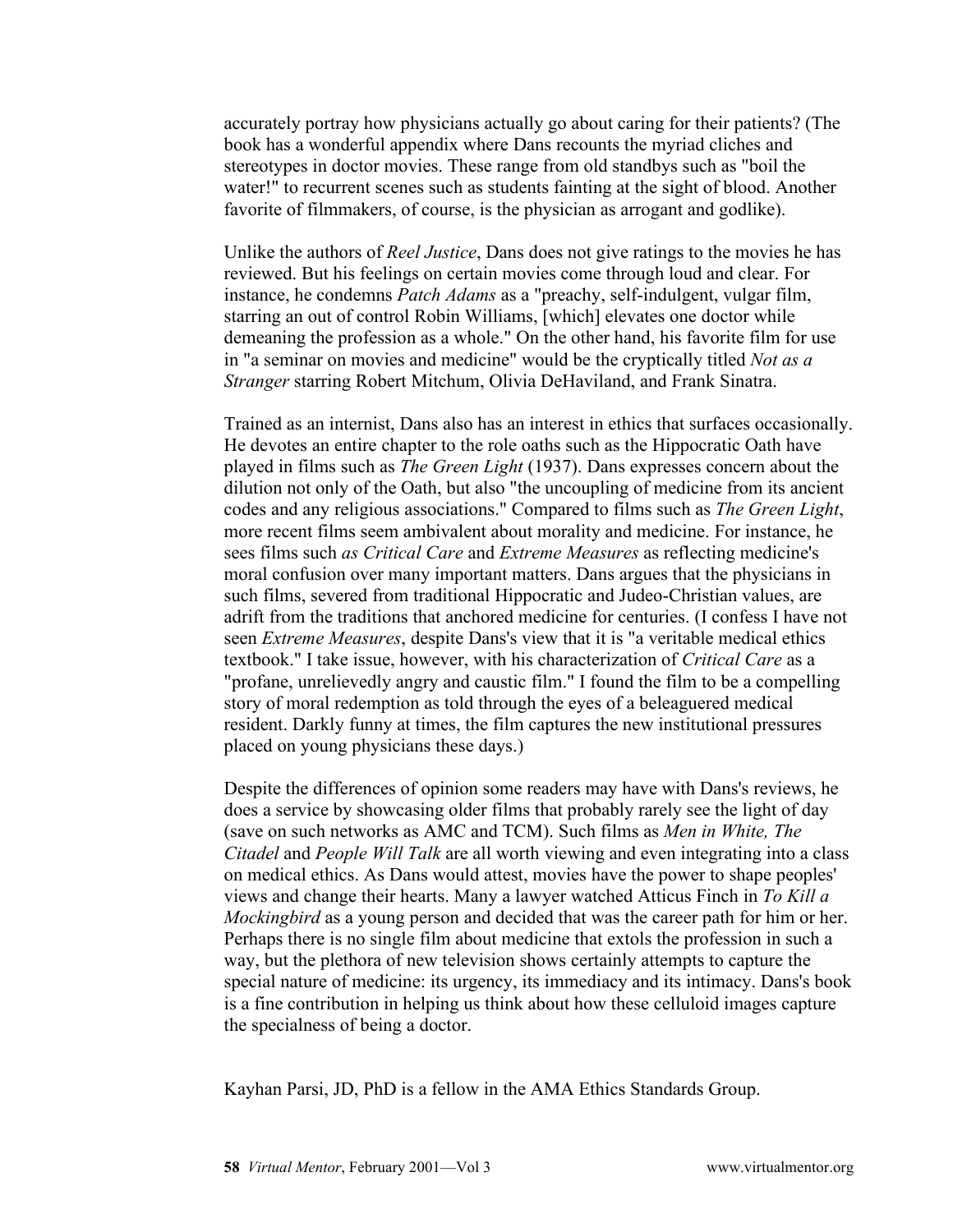*The viewpoints expressed on this site are those of the authors and do not necessarily reflect the views and policies of the AMA.*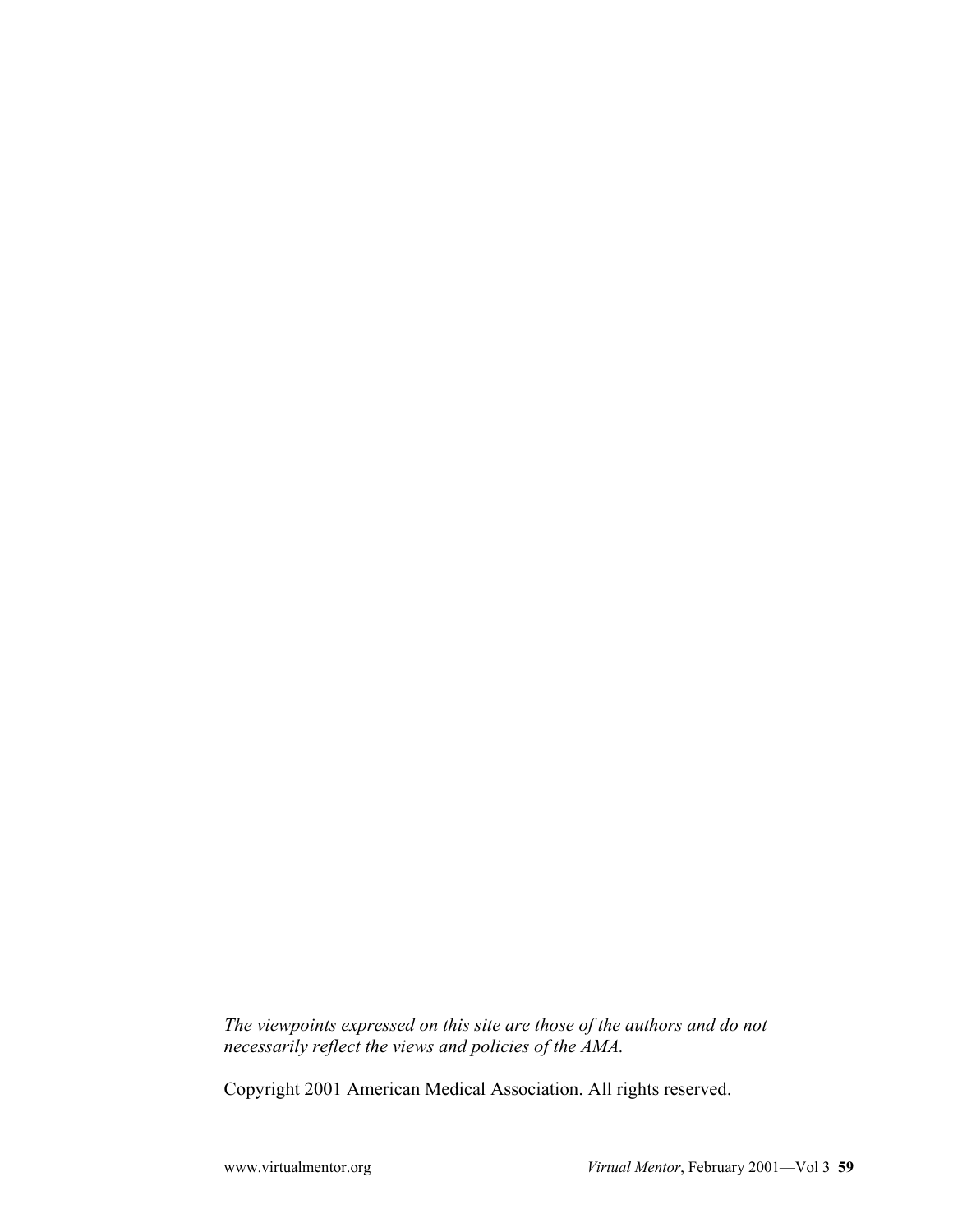American Medical Association Journal of Ethics February 2001, Volume 3, Number 2: 60-61.

**VIEWPOINT Matthew Lukwiya, MD** Audiey Kao, MD, PhD

The honorific title of "hero" falls easily from our lips these days. We call multimillion-dollar sports celebrities heroes for playing children's games. Yet the true title of hero should be hard-won. It should capture the sacrifice of self-interest for the benefit of others. It should describe those whose actions surpass by far what duty demands. One such hero was physician Matthew Lukwiya of Uganda.

Dr. Matthew Lukwiya was a leader in the fight against the deadly Ebola virus that plagues parts of Africa. He worked for years as superintendent of Lacor Hospital in Gulu, Uganda. A dedicated physician, his commitment to his community marked him as a role model for all health care professionals. Dr. Lukwiya saved many lives in his fight against Ebola; and in doing so, he paid the ultimate price. The disease that claimed so many lives in Uganda also claimed his.

The bright young Ugandan doctor, one of the best medical students in Uganda, was awarded medical scholarships and prizes. He had received a master's degree from the prestigious Liverpool School of Tropical Medicine in England. Qualified and invited to serve in more affluent communities, he chose instead to go where the need was greatest, an Italian missionary hospital outside Gulu. Most well-qualified Ugandan physicians leave the country in search of better opportunities. But Dr. Lukwiya stayed home. As his widow Margaret Lukwiya states, 'He felt that holding a position meant having responsibility . . . . Matthew was not for worldly desires . . . . He was just devoted to his patients. It was never business. It was just his patients. That was it!

In honor of his humanitarianism, the Italian government offered 10 scholarships for young Ugandan doctors, while the United States Agency for International Development gave Lacor Hospital a grant of \$100,000.

Although Lacor is considered one of the best hospitals in sub-Saharan Africa, Gulu is one of its poorest regions. This northern part of Uganda is pocked by skirmishes with its neighbor to the north, Sudan. For years, Dr. Lukwiya's biggest challenge was caring for the thousands of patients who were the casualties of the bloody fighting with the Lord's Resistance Group, a rebel group. Moreover, he played a significant role in the peace movement, a role that he refused to publicize.